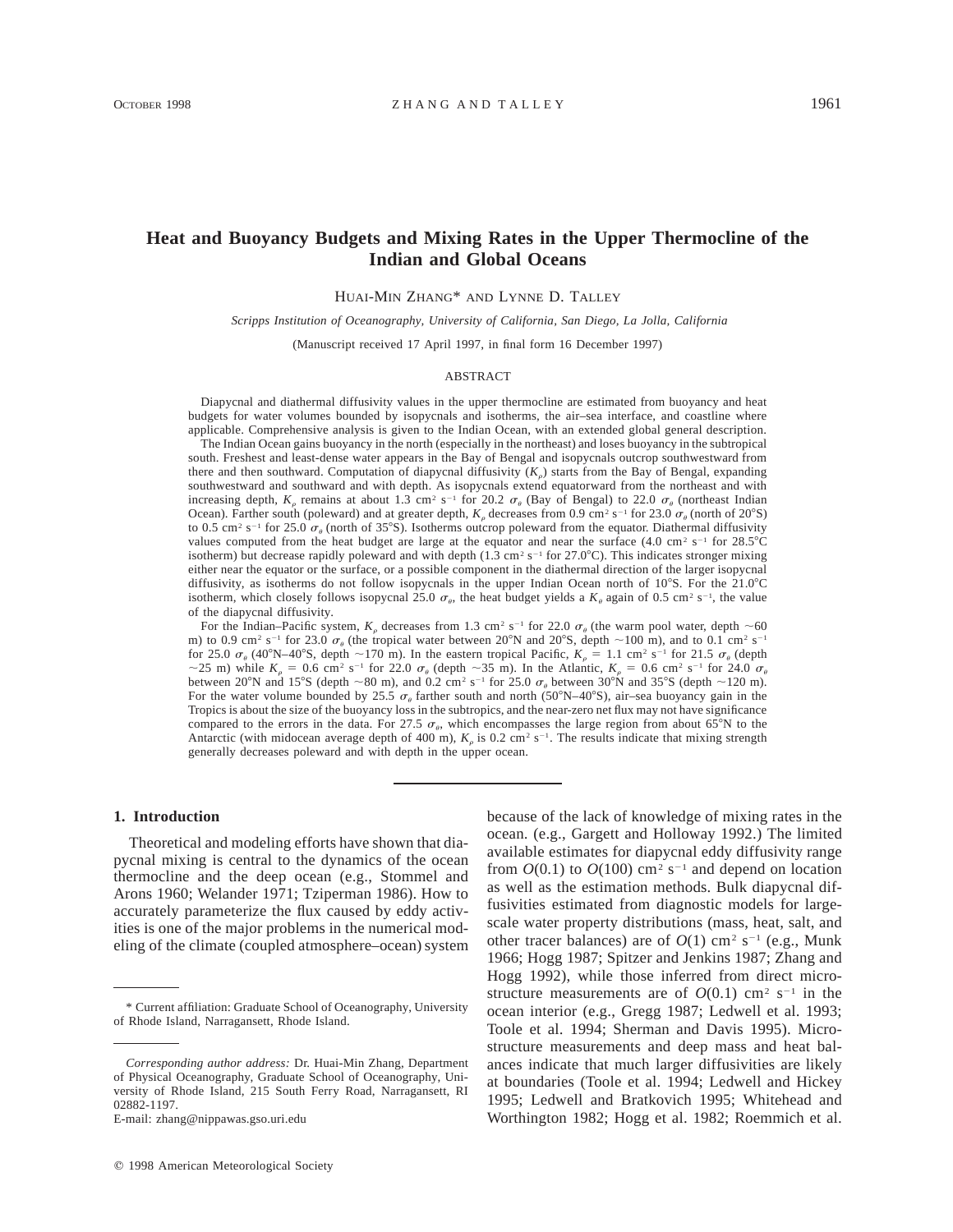1996; Polzin et al. 1997), probably due to internal wave breaking (Eriksen 1985; Gargett 1990; Gregg and Kunze 1991; Moum et al. 1992; Duda and Jacobs 1995). Enlarged diffusivity values in the surface layer and near the equator are also presented (Chereskin et al. 1986; Hebert et al. 1991; de Szoeke 1995). In the present work we extend the previous efforts determining the diffusivity values and fill some gaps in the literature. We will see that the diapycnal and diathermal diffusivity values vary between  $O(1)$  and  $O(0.1)$  cm<sup>2</sup> s<sup>-1</sup> in the upper waters of the oceans.

Our calculation of average eddy diffusivities begins with the Indian Ocean because of its unique isopycnal distribution patterns, which are determined by strong heating and freshwater input in the northeast. We could equally well have started in another tropical region but chose to concentrate our most comprehensive analysis on the Indian Ocean. In terms of the climatological annual mean air–sea surface heat and freshwater fluxes (e.g., Baumgartner and Reichel 1975; Hastenrath and Lamb 1980; Hsiung 1985; da Silva et al. 1994), the Indian Ocean can be divided into three regions (Fig. 2). In the northeast and central region (including the Bay of Bengal), the ocean gains both heat and freshwater and thus buoyancy from the atmosphere and from the intensive river runoff. The surface water is characterized by low salinity and high temperature. The net annualmean buoyancy gain results in an annual net production of the least dense water. On the other hand, in the subtropical region (say,  $15^{\circ}S - 45^{\circ}S$ ), the regime is just the opposite: the ocean loses both heat and freshwater and thus buoyancy. The surface water in this band features high salinity. The net annual-mean buoyancy loss results in an annual net production of denser water. In the third, northwest region including the Arabian Sea, the regime is a mixture of the above two. The ocean gains heat but loses freshwater due to the excess evaporation over precipitation. These two processes have opposite effects on the buoyancy change, and the former dominates the latter, resulting in a net buoyancy gain. In contrast to the warm and fresher water in the Bay of Bengal, the Arabian Sea has saltier and cooler surface water. Annually, this area features a production of salty water due to evaporation and a production of less dense water due to the dominant surface heating.

The different regimes of air–sea flux result in the formation of different near-surface water masses. How (by mixing and/or advection?) and how much of the water masses are exported from the surface to depth and from one region to another are unclear, and our understanding of the broad thermohaline circulation in the Indian Ocean is incomplete. The strength of the thermohaline overturning varies in previous studies. Based on sparsely sampled zonal hydrographic sections near 32°S and repeated observations of the Agulhas Current off Durban, Toole and Raymer (1985) estimated a weak net northward mass transport at depth. Assimilating a climatological dataset into a GCM, Lee and Marotzke

(1996) found vigorous meridional overturning only in the upper 1000 m; little net deep inflow was found entering the Indian Ocean from the south. A GCM simulation of the global ocean circulation by Semtner and Chervin (1992) also showed little net northward transport at depth in the Indian Ocean. Fu's (1986) and Macdonald's (1995) box inverse models, however, estimated a moderate net northward transport below 2000 m. Also, Toole and Warren (1993) derived a northward geostrophic transport of 27 Sv (Sv  $\equiv 10^6$  m<sup>3</sup> s<sup>-1</sup>) below  $2000$  m across  $32^{\circ}$ S using a transoceanic hydrographic section, and Robbins and Toole (1996) revised this number to 11.9 Sv by adding the silica budget. The relative importance of wind stress forcing versus buoyancy forcing in driving the annual-mean thermohaline circulation is also unknown. Motivated by the strong differential heating over the Indian Ocean discussed above, Warren (1994) formulated a simple two-layer model showing that the deep upwelling varies with the square root of the heat-flux differential. As a result a strong meridional surface heat-flux differential could drive a vigorous deep overturning.

Concentrating first on the Indian Ocean after the methodology (section 2), we analyze the water-mass formation rates at the sea surface and the strength of mixing in the upper ocean from climatological atlases of air–sea flux (da Silva et al. 1994) and hydrography (Levitus et al. 1994) (section 3). Diapycnal and diathermal eddy fluxes and thus average eddy diffusivity values are computed from the buoyancy and heat budgets for water volumes bounded by various isopycnals and isotherms, the air–sea interface, and coastline (sections 4 and 5). Geographical distribution of the average diffusivity values is then discussed. The roles of river runoff and the Indonesian Throughflow are specifically examined. Computations are then extended to other oceans in section 6, followed by discussions and conclusions in section 7.

# **2. Method**

The analysis follows the methodology of Walin (1982), Niiler and Stevenson (1982), Speer and Tziperman (1992), Speer et al. (1995), and Garrett et al. (1995). Walin (1982) presented relations between differential heating, diffusive heat flux, and surface advection. Niiler and Stevenson (1982) pointed out that the air–sea heat flux over the warm water pools in the tropical Atlantic and Pacific is principally balanced by turbulent diffusion of heat out of the warm pools. Speer and Tziperman (1992) and Speer et al. (1995) computed the water-mass formation rates in terms of surface density classes. Garrett at al. (1995) further discussed the relationship between water mass formation and the surface buoyancy flux.

Assuming a steady state for a climatological annual mean dataset, it is possible to estimate the eddy fluxes across an isopycnal surface from the air–sea heat and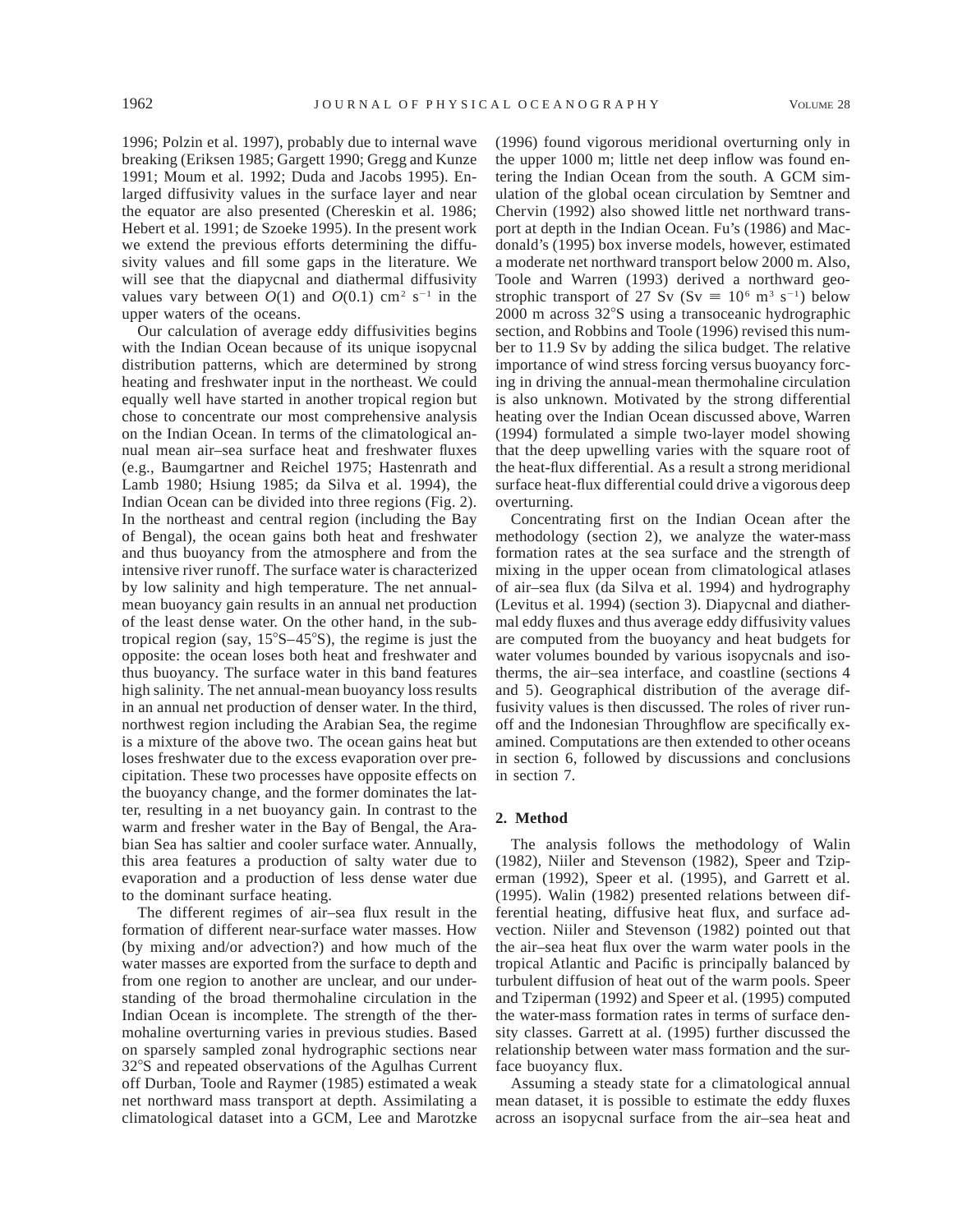

FIG. 1. Diapycnal (a) and diathermal (b) diffusivities in the Indian Ocean estimated from the buoyancy and heat budgets for water volumes bounded by isopycnal/isotherm surfaces  $(A_n/A_n)$ , air–sea interface  $A<sub>c</sub>$ , and coastline  $A<sub>c</sub>$ .

freshwater (thus density/buoyancy) fluxes through various conservation equations (Niiler and Stevenson 1982; Hogg et al. 1982; Whitehead and Worthington 1982). If the diapycnal density gradients can also be obtained from a hydrographic dataset, the diapycnal eddy diffusivity values can be computed from the conventional parameterization of the eddy flux, as outlined below.

For a climatological annual mean dataset, the density conservation and continuity equations, including the eddy flux terms, can be written as

$$
\nabla \cdot (\mathbf{V}\rho) + \nabla \cdot \langle \mathbf{V}' \rho' \rangle = Q_{\rho} \tag{2.1}
$$

$$
\nabla \cdot \mathbf{V} = 0, \tag{2.2}
$$

where **V** is the 3D velocity and  $Q<sub>e</sub>$  the source/sink term for the density  $\rho$  (or buoyancy). The quantities without primes are the annual means in this paper, and the primes are the fluctuations from the annual means. The eddy flux term in angle brackets represents an ensemble mean in theory, but in practice is replaced by a limited time mean. Integrating the above equations over the surfaces of an enclosed water bounded by the isopycnal surface  $A_{\rho}$ , the sea surface  $A_{s}$ , and the coast area  $A_{c}$  (Fig. 1a) yields

$$
\int_{A_{\rho}} V_{n}\rho \ dA + \int_{A_{\rho}} \langle V'_{n}\rho' \rangle \ dA = \int_{A_{s}} Q_{\rho} \ dA \quad (2.3)
$$

$$
\int_{A_{\rho}} V_n \, dA = 0,\tag{2.4}
$$

assuming no water exchange between the ocean and the ocean bottom. Here  $V_n$  is the velocity normal to the surface element *dA*. Along an isopycnal surface  $A_{\rho}$ ,  $\rho$ is constant, so the first term in Eq. (2.3) vanishes by using Eq. (2.4). This states that for the steady state, the annual mean circulation brings no buoyancy divergence through the isopycnal surfaces. However, river runoff and the Indonesian Throughflow produce buoyancy convergence since the inflow water is lighter than the outflow water (cf. sections 4a and 4b for numerics). Taking into account this effect, Eq. (2.3) simplifies to

$$
\int_{A_{\rho}} \langle V_{n}' \rho' \rangle \ dA = \int_{A_{s}} Q_{\rho} \ dA + \Delta \int_{A_{\rho}} V_{n} \rho \ dA, \quad (2.5)
$$

where the last term represents the convergence associated with river runoff and the throughflow. Equation (2.5) states that the density gain/loss through the air– sea surface, the runoff, and the throughflow must be carried out of/into the water volume by the eddy flux across the isopycnal surface (bottom of the water volume) to maintain the annual mean steady state.

Equation (2.5) gives the integral effect of the eddy flux over the whole isopycnal surface that bounds the water volume. Eddy flux is generally a function of space. Without further information, the distribution of eddy flux over the isopycnal cannot be assessed by the above method. Instead, we can compute only an averaged eddy flux (per unit area) as

$$
\overline{\langle V'_n \rho' \rangle} = \frac{\int_{A_\rho} \langle V'_n \rho' \rangle \, dA}{\int_{A_\rho} dA}, \tag{2.6}
$$

where the overbar represents the average (mean) over the whole isopycnal surface  $A_{\rho}$ .

The density eddy flux is an accumulated effect of the correlation between the fluctuations of velocity and density. If this process is parameterized as a diapycnal diffusive process, we can compute an average eddy diffusivity from the relation

$$
\overline{\langle V'_n \rho' \rangle} = -K \frac{\overline{\partial \rho}}{\partial z},\tag{2.7}
$$

where  $\frac{\partial \rho}{\partial z}$  is the mean diapycnal density gradient averaged over the isopycnal surface.

The calculations are mainly relegated to the upper thermocline because of the requirement of closed isopycnals. Consequently, part of each isopycnal surface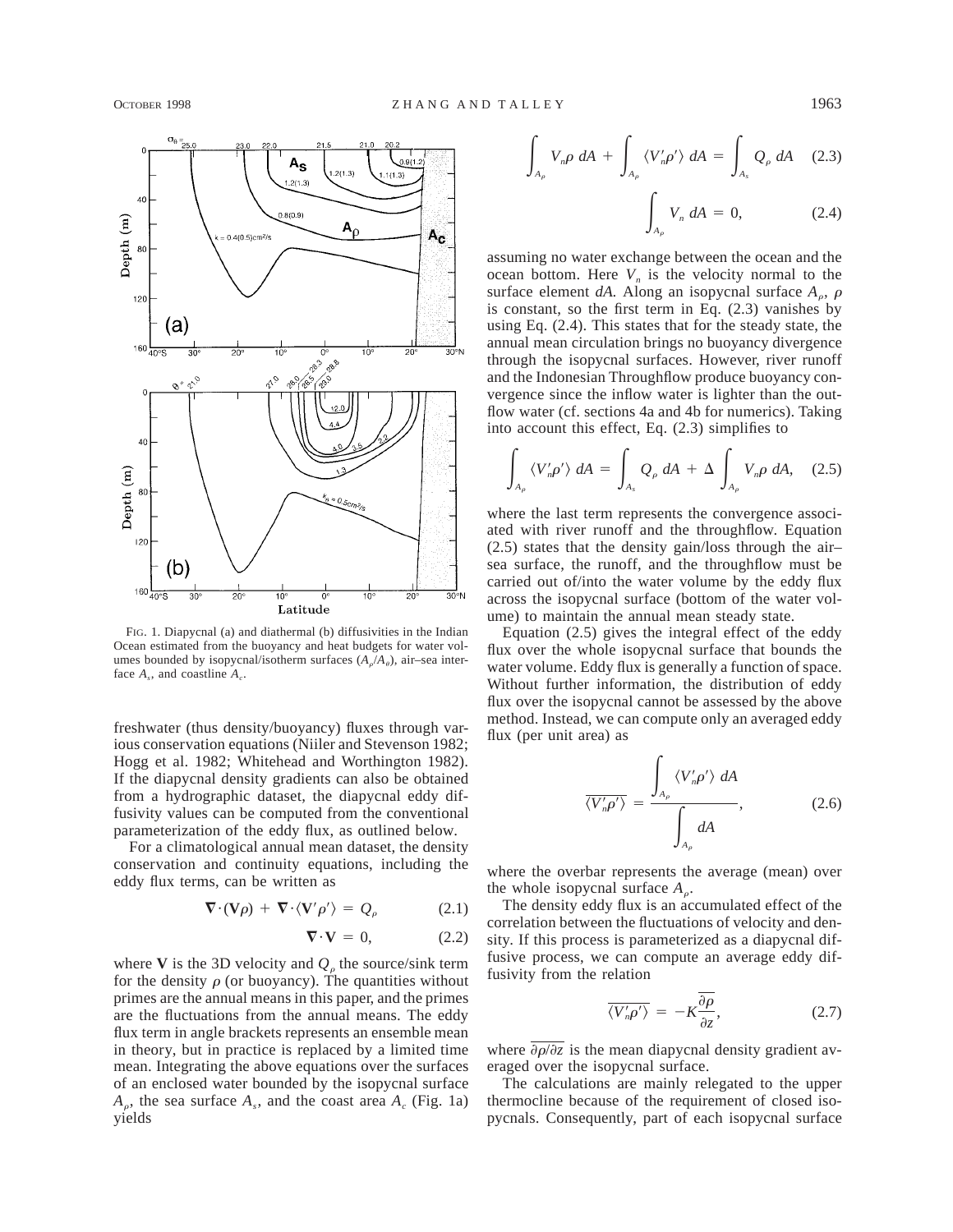is in the surface mixed layer. Effectively, the whole bounding isopycnal surface can be divided into vertical and lateral portions. The horizontal eddy flux through the vertical section, whose depth is determined by the mixed layer depth, can be parameterized as  $K_H \partial \rho / \partial y^* A_{ML}$ , where  $\frac{\partial \rho}{\partial y^*}$  is the average horizontal density gradient over the vertical section whose area is  $A_{\text{ML}}$ . Here  $K_H$  is the average horizontal diffusivity over  $A_{ML}$ . It is obvious that the horizontal fluxes are also diapycnal in the mixed layer; here we term them and the related eddy diffusivity as ''horizontal'' to distinguish them from those through the lateral portion of the isopycnal (termed as diapycnal). The eddy flux through the lateral section can be parameterized as Eq. (2.7) via the diapycnal diffusivity  $K<sub>o</sub>$ . With the datasets used in this work, we will show that with a horizontal diffusivity value cited in the literature  $[O(10^7 \text{ cm}^2 \text{ s}^{-1})]$ , the horizontal eddy fluxes through the mixed layer sections are just too small to balance the air–sea fluxes. Their values are at least an order smaller than the vertical eddy fluxes through the bottom of the water volume with a diapycnal diffusivity of 0.1 cm<sup>2</sup> s<sup>-1</sup>. Therefore the effect of the horizontal diffusivity can be neglected compared to the vertical one.

Before carrying out the numerical calculations, we need to clarify the meaning of the diffusivity defined above. First, the diffusivity parameterizes the effect of eddy activities, and as such it depends on the timescales of the eddies (perturbations). For the hydrographic climatology used here, the mean state is defined as the annual mean, and the eddy fluctuations are defined as deviations from the annual mean. For areas with large seasonal variations (e.g., the northern Indian Ocean), the fluctuations are by no means small. Second, all the equations  $[(2.1)–(2.7)]$  were formulated for the annual mean state of the quantities; the statements are valid as far as the parameters/quantities are taken as their annual mean values. In the equations the isopycnal surface  $A<sub>a</sub>$ is taken as its annual mean position (remember that the quantities without primes are the annual means), and the eddy diffusivity defined in (2.7) is the averaged value over this annual mean surface and parameterizes the eddy fluxes with respect to the annual means. The instantaneous isopycnal may migrate back and forth around its annual mean position. For the monsoon-dominated northern Indian Ocean, it can be shown from Levitus et al. (1994) that the isopycnal 22.0  $\sigma_{\theta}$  shifts around its annual mean position at the sea surface (Fig. 4b), enclosing the smallest area in fall (roughly southward from Sri Lanka along  $80^{\circ}E$  to about  $8^{\circ}S$  and then eastward) and enclosing the biggest area in spring and summer (roughly southward from west India along about  $65^{\circ}E$  to about  $13^{\circ}S$  and then eastward). The isopycnal migrations are smaller in the Bay of Bengal, as the air–sea heat flux and freshwater input are out of phase due to the delay of runoff. The conservation equation following an instantaneous (time dependent) isopycnal is outlined in the following paragraph, where the parameters are time dependent (instead of the annual means as in all other paragraphs).

For simplicity, ignoring the runoff, the throughflow, and the molecular diffusion, the instantaneous density equation is

$$
\frac{\partial \rho}{\partial t} + \nabla \cdot (\mathbf{V} \rho) = Q_{\rho}.
$$
 (2.8)

Taking the ensemble mean in time of (2.8) results in Eq. (2.1). Instead, if we follow the migrating isopycnal  $A_{o}(t)$ , integration of Eq. (2.8) over a water volume bounded by  $A_0(t)$  and the air–sea interface  $A_s(t)$  (as well as the coastline *A<sub>c</sub>* where applicable) (Fig. 1a) yields

$$
\int_{\nu(t)} \frac{\partial \rho}{\partial t} dv + \int_{A_{\rho}(t)} V_n(t) \rho(t) dA = \int_{A_s(t)} Q_{\rho}(t) dA, \quad (2.9)
$$

where  $v(t)$  is the water volume. Along the isopycnal,  $\rho(t)$  is constant, and from the continuity equation at time *t,* the second term on the left-hand side vanishes, and Eq. (2.9) becomes

$$
\int_{\nu(t)} \frac{\partial \rho}{\partial t} dv = \int_{A_{s}(t)} Q_{\rho}(t) dA. \tag{2.10}
$$

Equation (2.10) states that, if one follows a moving isopycnal, the integral of the density changing rate over the water volume is determined by the rate of density input over the sea surface. This temporal change rate in turn determines the moving rate of the isopycnal in space. Equation (2.10) is simple, but its application is more complicated than for the annual mean and is being dealt with separately. In the following, we first describe the annual mean air–sea fluxes and water-mass formation rates, followed by the computation of the average diapycnal diffusivities for the annual mean isopycnals.

# **3. Air–sea interaction and water mass formation in the Indian Ocean**

The air–sea heat and freshwater fluxes are taken from the atlas of da Silva et al. (1994). (These data can be viewed at the World Wide Web site http:// ingrid.ldgo.columbia.edu.) This atlas is based on the raw observational COADS data (Slutz et al. 1985), but more advanced techniques and better quality control were used than in Slutz et al. and Oberhuber (1988). Corrections were made on the biased wind speed, cloudiness, and present weather (PW). (However, biases in sea surface temperature, air temperature, and dewpoint temperature were not corrected.) Air–sea heat and freshwater fluxes were computed through bulk formulas, in which the drag coefficients were stability dependent. A linear inverse technique was also used to adjust the coefficients to satisfy the global conservation of heat and freshwater. (This adjustment corrected an imbalance that averaged to 30.2 W  $m^{-2}$  globally.) Precipitation data are also available from the NASA MSU (Microwave Sounding Units) measurements (Spencer et al. 1994) and are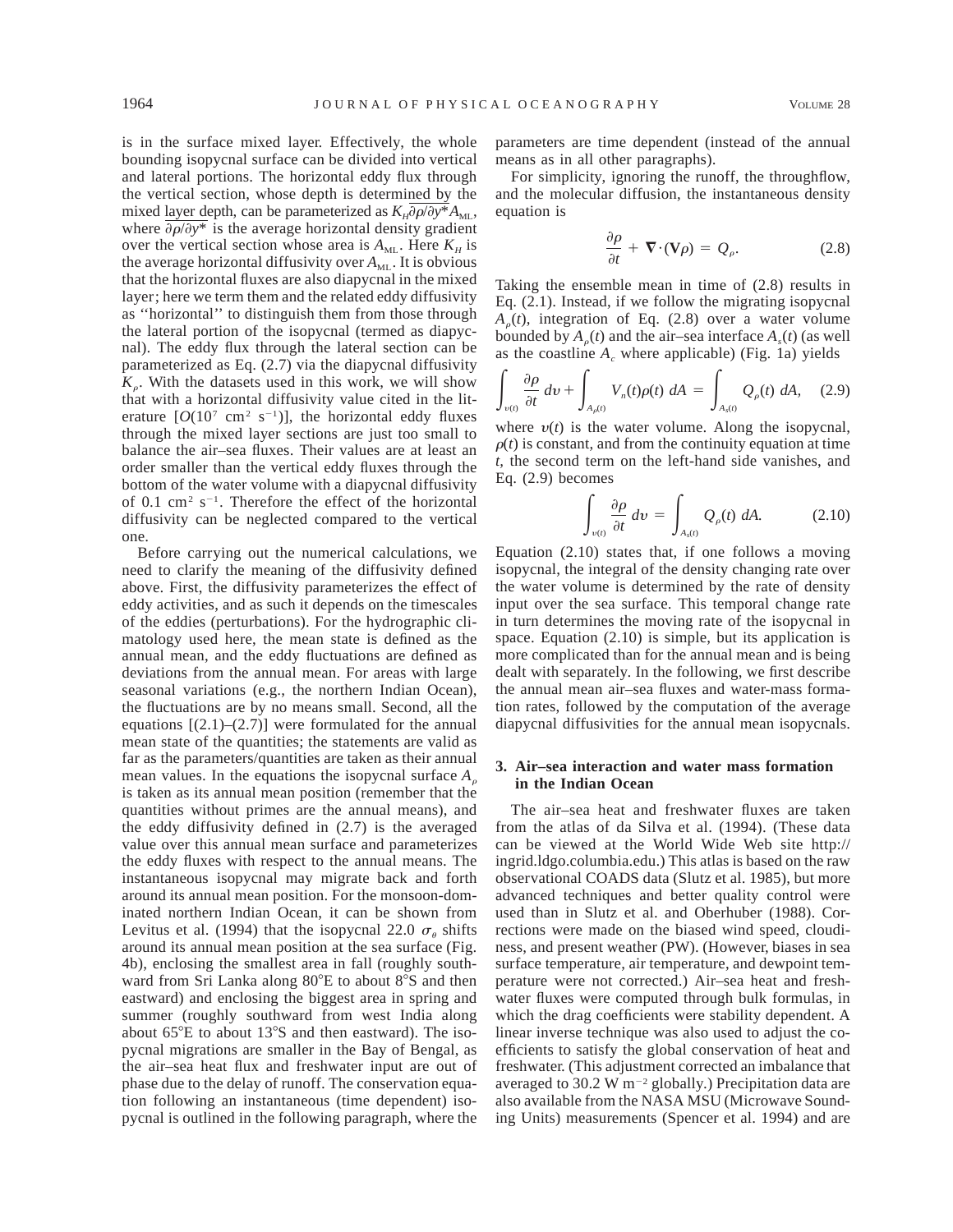

FIG. 2. Air–sea fluxes over the Indian Ocean from da Silva et al. (1994): (a) net heat into the ocean (W m<sup>-2</sup>); (b) evaporation rate (cm yr<sup>-1</sup>); (c) precipitation rate (cm yr<sup>-1</sup>); and (d)  $E - P$  flux (cm yr<sup>-1</sup>).

consistent with da Silva et al. The data resolution is 1°  $\times$  1° in space and monthly in time with time coverage from 1945 to 1989.

The density flux into the ocean from the atmosphere is computed as

$$
Q_{\rho} = \rho_s(\alpha F_T + \beta F_s) \tag{3.1}
$$

and the buoyancy flux into the ocean as  $B = -gQ_o$ , where  $\alpha$  and  $\beta$  are the thermal expansion and saline contraction coefficients and  $\rho_s$  is the density at sea surface. Here  $F_T = -Q_{net}/\rho_s c_p$  and  $F_S = (E - P)S/(1 S/1000$ ), in which  $Q_{net}$  is the net heat flux into the ocean, and *S* the surface salinity, taken from the Levitus et al. (1994) annual mean climatology.

### *a. Surface heat flux*

The climatological annual-mean net sea surface heat flux into the ocean is shown in Fig. 2a for the Indian Ocean and the corresponding Southern Ocean sector. At the largest scale, the ocean receives heat from the atmosphere north of about  $20^{\circ}$ S, loses heat in the subtropical region between about  $20^{\circ}$ S and  $45^{\circ}$ S, and gains a small amount of heat in the circumpolar region. The most intense heat loss occurs in the Agulhas retroflection, with an intensity of about  $-100 \text{ W m}^{-2}$ , analogous to the large heat loss regions associated with the Gulf Stream and Kuroshio. The most intensive heat gain in the Indian Ocean occurs along the Arabian coast region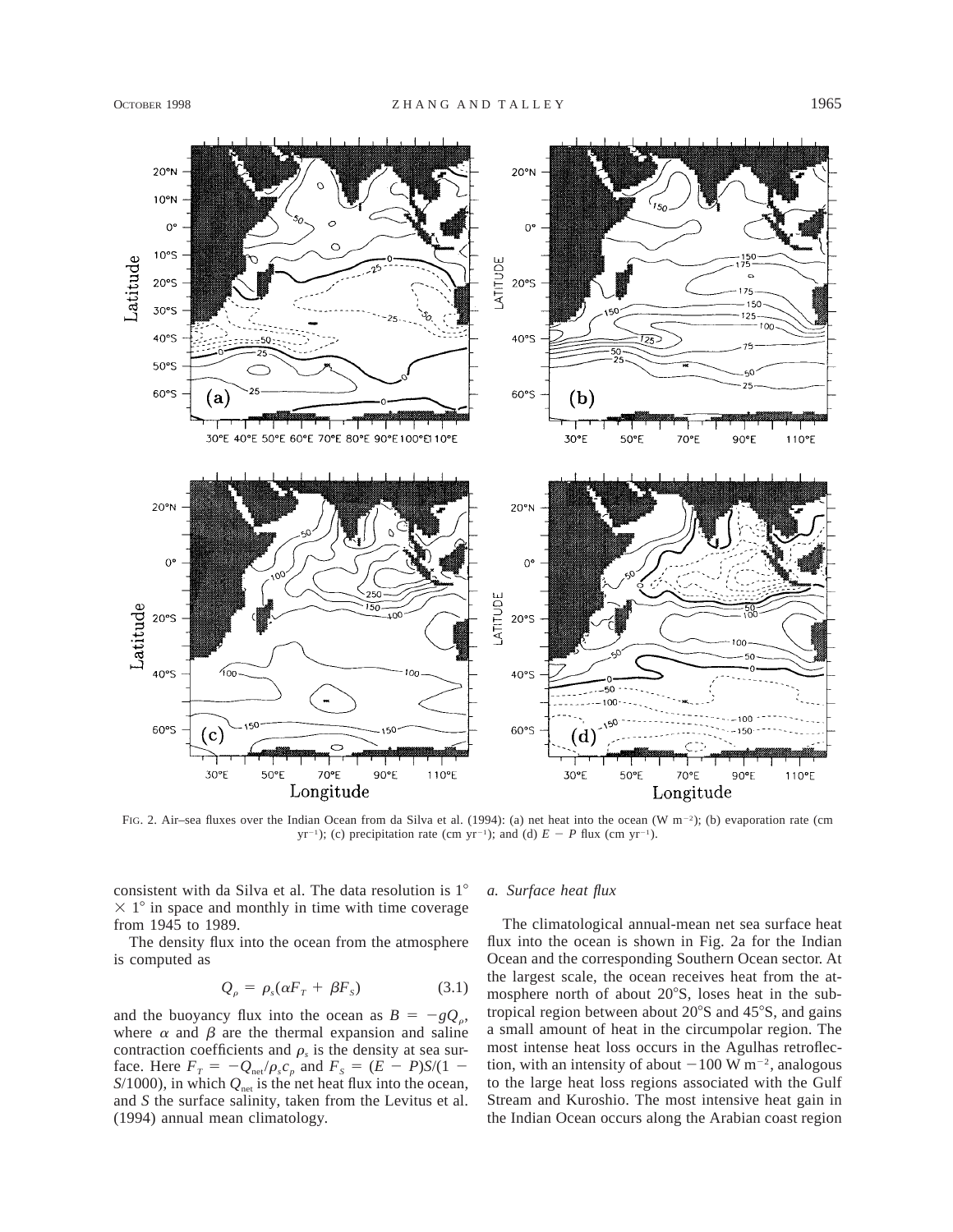(about 80 W  $\rm m^{-2}$ ), decreasing southeastward. This pattern corresponds well with the shortwave radiation in this area (da Silva et al. 1994), which is a dominant component in the heat budget. The localized minimum net heat gain in the central Arabian Sea is caused by intense evaporation and latent heat loss (Fig. 2b).

Da Silva et al. (1994) do not provide error information for the shortwave radiation flux, thus preventing us from computing errors for the net heat. Instead, we present the seasonal standard deviations for some of the heat components from their atlas. The latent heat flux, the other dominant term in the heat budget, has standard deviations varying from 60 to 80 W  $\mathrm{m}^{-2}$  north of 40 $\mathrm{S}$ , which are about 40 W  $\mathrm{m}^{-2}$  smaller than the annual mean values of the latent heat flux  $(100-120 \text{ W m}^{-2})$ . In the circumpolar region, however, both the latent heat flux and its standard deviation are small and of the same magnitude, varying between zero (near Antarctica) and 60 W m<sup>-2</sup> (near 45°S). The longwave radiation flux, varying between 40 and 65 W  $m^{-2}$  in the Indian Ocean and the circumpolar region, has standard deviations of 15 W  $m^{-2}$  or smaller. On the other hand, the small sensible heat flux (of  $5-10 \text{ W m}^{-2}$ ) has standard deviations of the same or even larger magnitude (of 10–30  $W$  m<sup>-2</sup>). Generally, the annual-mean net heat flux has larger seasonal standard deviations at high latitudes.

### *b. Evaporation and precipitation*

The maximum annual-mean evaporation rate in the Indian Ocean is about 175 cm  $yr^{-1}$  along about 20 $\degree$ S and generally decreases southward and northward except for localized maxima in the central Arabian Sea and south of Africa (Fig. 2b). The evaporation rate is about 130 cm  $yr^{-1}$  in the northern Indian Ocean north of  $10^{\circ}$ S and is small (about 25 cm yr<sup>-1</sup>) in the circumpolar/Southern Ocean region. The seasonal standard deviation for the annual mean evaporation has a similar spatial structure but with a smaller magnitude north of about 40°S. Farther south they are about the same.

Precipitation in the Indian Ocean (Fig. 2c) has the opposite spatial structure to that of the evaporation: its minimum (about 75 cm  $yr^{-1}$ ) is in the subtropical zone along  $25^{\circ}$ S. The maximum (of about 300 cm yr<sup>-1</sup>) is located in the eastern equatorial Indian Ocean. Precipitation in the Arabian Sea and along the west coast is low (below 50 cm  $yr^{-1}$ ). In contrast, precipitation is high in the Bay of Bengal, especially along the east coast (above 180 cm  $yr^{-1}$ ). The precipitation has relatively large seasonal variations: the seasonal standard deviations are generally larger than the precipitation rates, although their spatial patterns are similar. In addition to the traditional estimation from ship observations, the NASA MSU started monitoring precipitation in 1979 between  $60^{\circ}$ S and  $60^{\circ}$ N. The differences between the NASA annual-mean precipitation rate in the Indian Ocean from 1979 to 1994 and that of da Silva



FIG. 3. (a) Zonally integrated  $E - P$  flux in the Indian Ocean; (b) freshwater transports integrated from the northern Indian coast: dashed line does not include river runoff.

et al. (1994) are small and less than 35 cm  $yr^{-1}$  north of 40°S, but are larger farther south.

The annual mean evaporation minus precipitation (*E*  $-P$ ) is shown in Fig. 2d. In the subtropical region centered along 25°S, evaporation exceeds precipitation and the ocean loses freshwater at a rate of about 100 cm  $yr^{-1}$ . A freshwater loss at about the same rate also happens in the Arabian Sea, especially in the northwest. On the other hand, the northeast Indian Ocean east of about  $70^{\circ}$ E and north of about  $10^{\circ}$ S gains freshwater at the surface, with a maximum rate of about 150 cm  $yr^{-1}$ near  $5^{\circ}$ S,  $90^{\circ}$ E. South of about  $40^{\circ}$ S, the ocean also gains freshwater, and in the circumpolar region the rate reaches  $100-200$  cm yr<sup>-1</sup> with larger seasonal standard deviations.

The zonally integrated  $E - P$  flux for the Indian Ocean (Fig. 3a) shows a loss of freshwater north of about  $5^\circ$ N. Between  $5^\circ$ N and  $12^\circ$ S, the ocean gains freshwater, with a maximum rate of  $2.5 \times 10^4$  m<sup>3</sup> s<sup>-1</sup> at  $6^{\circ}$ S. South of 12 $^{\circ}$ S, the ocean loses freshwater again, with a maximum rate of  $3.5 \times 10^4$  m<sup>3</sup> s<sup>-1</sup> at about 20°S. Integrated from the northern coast, the freshwater transport in the Indian Ocean caused by the air–sea interaction is shown in Fig. 3b (dashed line) as a function of latitude. This is similar to that of Wijffels et al. (1992) based on Baumgartner and Reichel (1975). On the other hand, the solid line, obtained by adding the river runoff from the northern coast (cf. section 4b for sources), shows that the runoff is important in determining the direction of freshwater transport in the Indian Ocean. North of about  $12^{\circ}$ N, there are southward freshwater transports, with a maximum of about  $0.1 \times 10^6$  m<sup>3</sup> s<sup>-1</sup> at the northern coast (from runoff). Freshwater is trans-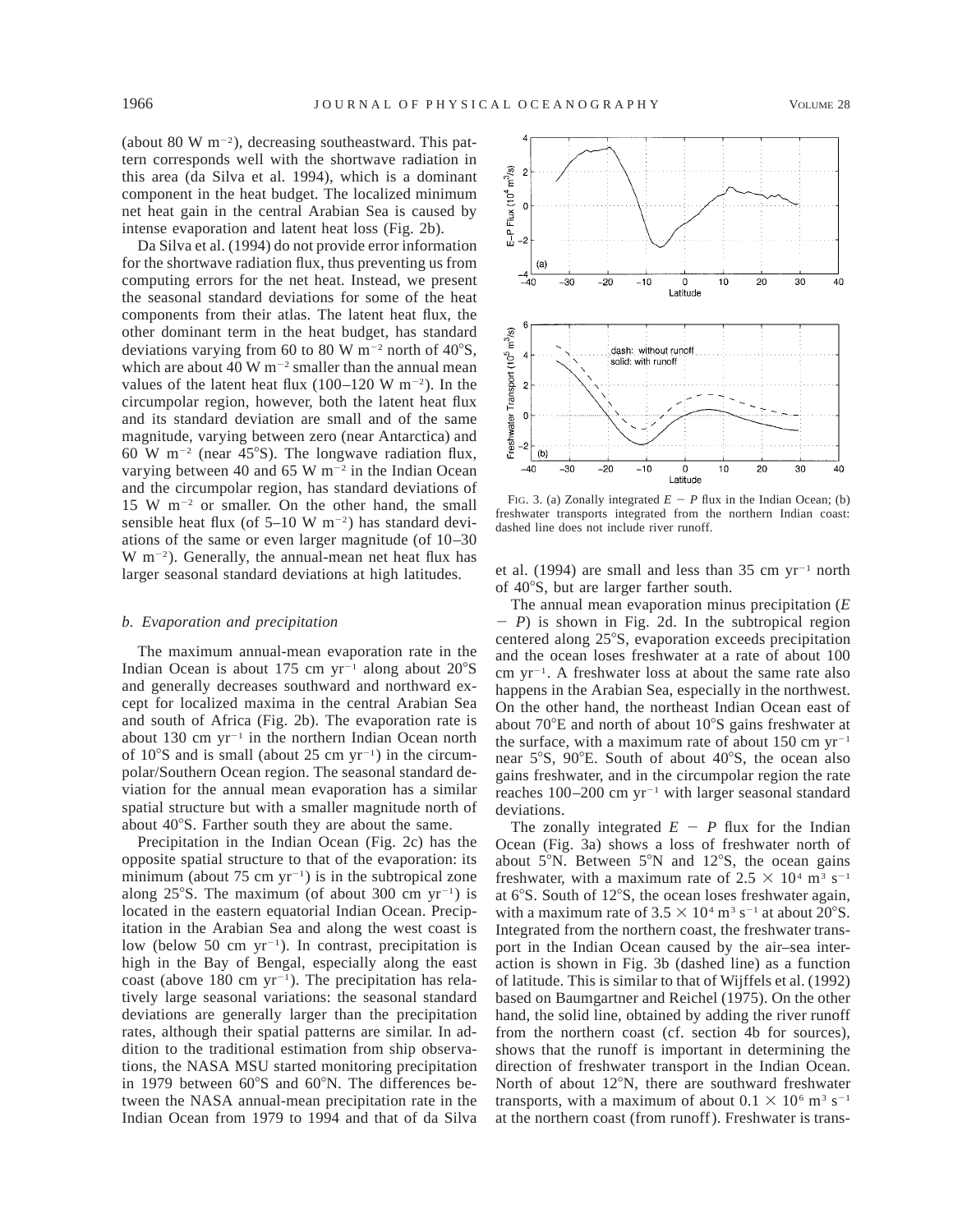

FIG. 4. (a) Air–sea surface density flux  $(10^{-6}$  kg m<sup>-2</sup> s<sup>-1</sup>) into the ocean [based on da Silva et al. (1994)]; (b) sea surface potential density anomaly (Levitus et al. 1994); (c) water mass formation rates in surface density classes with a bin of 0.2 kg m<sup>-3</sup>; (d) sea surface area (10<sup>12</sup>) m2 ) of each density class.

ported northward (weakly) between  $12^{\circ}$ N and the equator. Between the equator and  $20^{\circ}$ S, freshwater is transported southward again with a maximum rate of about  $0.2 \times 10^6$  m<sup>3</sup> s<sup>-1</sup> at 12°S. There are net northward freshwater transports again south of  $20^{\circ}$ S, with rates increasing southward to 35°S where the Indian Ocean opens to the other oceans.

# *c. Surface density/buoyancy flux and water mass formation rates*

The annual-mean net density flux into the ocean is shown in Fig. 4a. The Indian Ocean loses density (gains buoyancy) north of about 12°S, with rates of  $-2$  to  $-4$  $(\times 10^{-6}$  kg m<sup>-2</sup> s<sup>-1</sup>). The density loss is caused by gains in both heat and freshwater in this area except in the subdomain of the Arabian Sea, where the effect of heat gain exceeds the effect of freshwater loss. In the subtropics between  $12^{\circ}$ S and  $45^{\circ}$ S, the Indian Ocean gains density at rates of 2 to 5 ( $\times$  10<sup>-6</sup> kg m<sup>-2</sup> s<sup>-1</sup>), due to losses in both heat and freshwater. Farther south, there are weak density losses by the ocean, due to both the net heat and freshwater gains. The most intensive density gain occurs west of Australia and just south of Africa.

Speer and Tziperman (1992) and Speer et al. (1995) computed the water-mass formation rates in density classes for the North Atlantic and the global ocean. Following their method, the density flux of Fig. 4a is integrated over the surface density strips with a bin of 0.2 kg  $m^{-3}$  (Fig. 4b) and divided by the bin width  $(0.2 \text{ kg m}^{-3})$  to derive the water-mass formation rates  $(dQ_o/d\rho)$ , as shown in Fig. 4c together with the surface area for the surface density classes (Fig. 4d). Figure 4c shows that air–sea interaction lightens the light water masses of density less than 23.0  $\sigma_{\theta}$  and increases the density of the denser water, since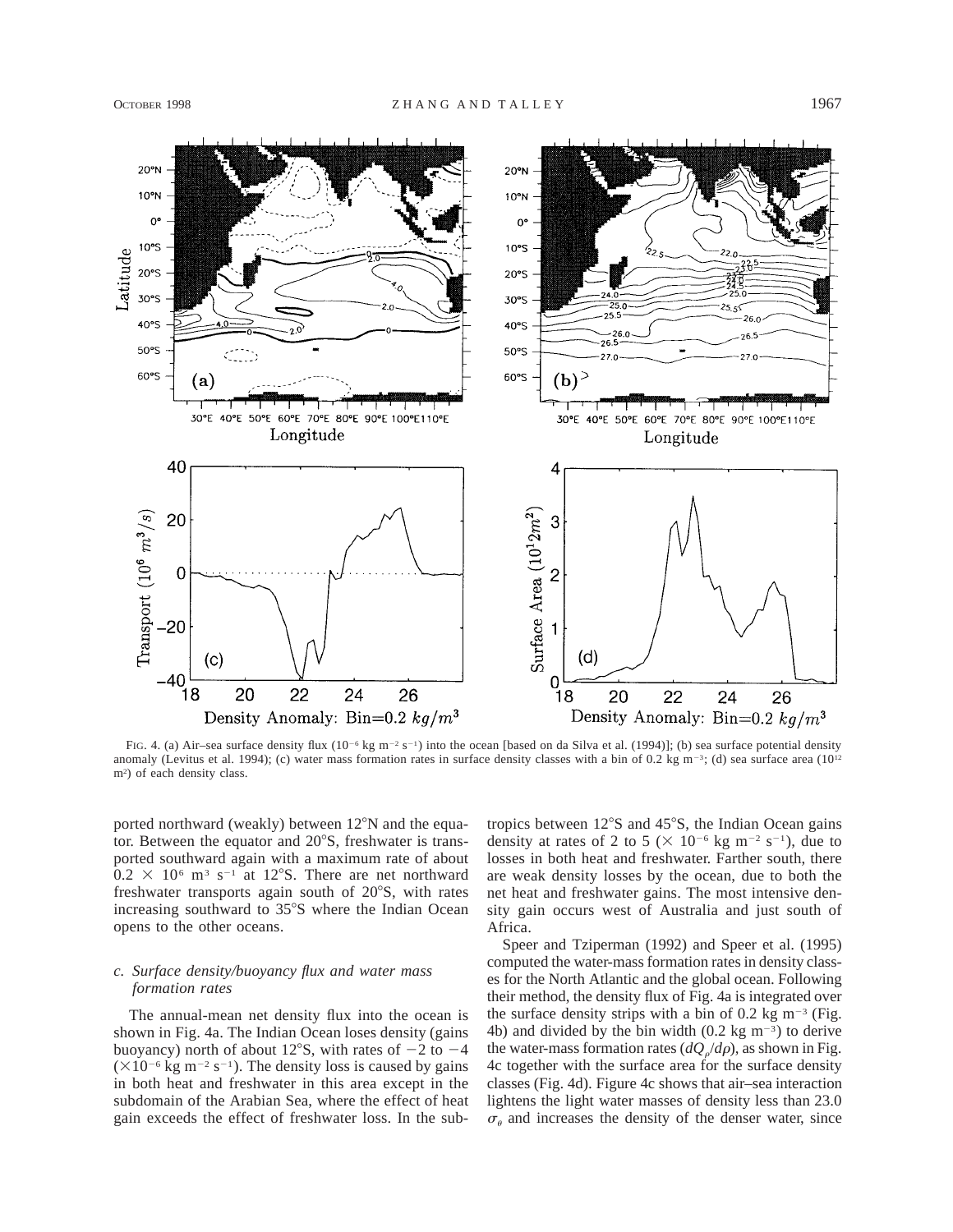

FIG. 5. Ratio of air–sea freshwater flux over heat flux toward the density flux in the Indian Ocean.

the surface isopycnal 23.0  $\sigma_{\theta}$  lies near the zero line of the sea surface density flux (Figs. 4a,b). Although the density flux is relatively uniform over the area north of the zero line (Fig. 4a), a negative peak mass formation rate (into lighter water) appears near surface density 22.0  $\sigma_{\theta}$ , which spans a larger area than other density classes (Fig. 4b). A positive peak in the water mass formation (into denser water) appears near 26.0  $\sigma_{\theta}$  (Fig. 4c), corresponding to the area of intensive density gain between Australia and the tip of South Africa (Fig. 4a). The shape of the formation rate in Fig. 4c is similar to the results of Speer et al. (1995), but the peak of the negative formation rate is greater in the present calculation:  $-4.0 \times$  $10^7$  m<sup>3</sup> s<sup>-1</sup> versus  $-2.0 \times 10^7$  m<sup>3</sup> s<sup>-1</sup>. The peak location shifts from 21.5 to 22.1  $\sigma_{\theta}$ . The positive peak formation rate is about the same as in Speer et al. (1995), but the location shifts from about 24.5 to 25.7  $\sigma_{\theta}$ . The differences of this work from Speer et al. (1995) show the differences of the marine surface data used in the two works. It is believed that the dataset used in this work took into account more corrections and bias of the raw observational data (da Silva et al. 1994).

Although both air–sea heat and freshwater fluxes contribute to the density flux, comparisons among Figs. 4a (the density flux), 2d (the  $E - P$  flux), and 2a (the net heat flux) show that the density flux structure more closely follows that of the heat flux, suggesting the dominance of the thermal process over the freshwater exchange process in modifying the water mass density. Indeed, the density flux computed from air–sea heat flux only (by setting  $E - P = 0$ ) is very similar to Fig. 4a. The density flux ratio, that is, the ratio of the density flux caused by freshwater over that caused by heat flux,

is about 0.2–0.4 in most of the Indian Ocean (Fig. 5) and is only larger than 1.0 near the zero lines of the net heat flux (along 23.0  $\sigma_{\theta}$  and near 20°S) and in the circumpolar region. The freshwater flux reinforces the heat flux toward changing the density in most areas except in the northwest and in a narrow band around  $45^{\circ}$ S where they are opposed.

### **4. Diapycnal diffusivity for the Indian Ocean**

Using the method outlined in section 2, diapycnal diffusivities were computed for several shallow, closed isopycnals in the Indian Ocean, using the density flux discussed in the previous section and the climatological hydrographic dataset of Levitus et al. (1994). The sea surface isopycnals (Fig. 4b) closely follow surface isotherms (Fig. 8) in most of the Indian Ocean except in the Bay of Bengal where isopycnals are closer to isohalines than to isotherms. As a consequence of the large input of freshwater from precipitation and river runoff, the intensified salinity structure dominates the density distributions in this region. The Bay of Bengal has the lightest water in the Indian Ocean; isopycnals outcrop from the coastal area southwestward and then southward (Fig. 4b). The computation of diapycnal diffusivities follows the same direction: starting from the Bay of Bengal for the surface water and moving deeper and south(west)ward to about  $35^{\circ}$ S, with density anomaly ranges from 20.2 to 25.0. The densest isopycnal considered here has a maximum depth of about 150 m; thus the term ''isopycnal/diapycnal'' in this section can refer either to density or potential density without a practical difference in the results. The average diapycnal diffu-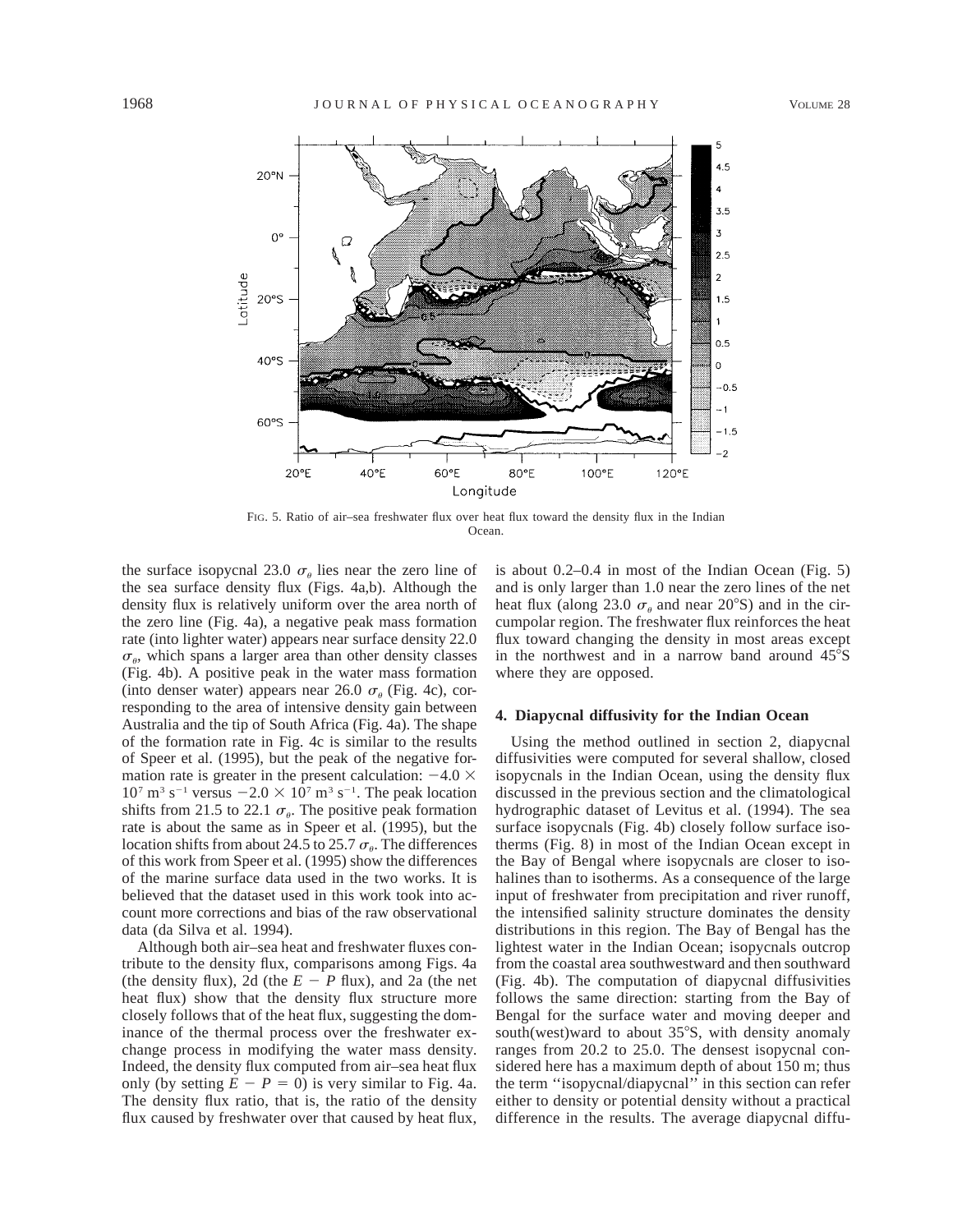| $\sigma_{\theta}$ | Principal<br>location   | Approximate<br>depth(m) | Density flux<br>$(10^7 \text{ kg s}^{-1})$ | Surface area<br>$(10^{13} \text{ m}^2)$ | $-d\rho/dz$<br>$(10^{-2} \text{ kg m}^{-4})$ | K.<br>$\rm (cm^2~s^{-1})$ |
|-------------------|-------------------------|-------------------------|--------------------------------------------|-----------------------------------------|----------------------------------------------|---------------------------|
| 20.2              | Bay of Bengal           | 20                      | $-0.47$                                    | 0.11                                    | 5.0                                          | 0.9(1.2)                  |
| 21.0              | Bay of Bengal           | 30                      | $-0.91$                                    | 0.23                                    | 3.6                                          | 1.1(1.3)                  |
| 21.5              | NE Indian Ocean         | 40                      | $-1.51$                                    | 0.42                                    | 3.0                                          | 1.2(1.3)                  |
| 22.0              | NE Indian Ocean         | 60                      | $-3.14$                                    | 1.00                                    | 2.6                                          | 1.2(1.3)                  |
| 23.0              | North of $20^{\circ}$ S |                         |                                            |                                         |                                              |                           |
|                   | excl. Arabian Sea       | 75                      | $-6.14$                                    | 2.44                                    | 3.0                                          | 0.8(0.9)                  |
| 25.0              | North of $35^{\circ}$ S | 120                     | $-4.27$                                    | 3.86                                    | 2.7                                          | 0.4(0.5)                  |

TABLE 1. Diapycnal diffusivity in the Indian Ocean. The values of *K* outside the parentheses are from air–sea buoyancy flux only, while those in the parentheses include the effect of the Indonesian Throughflow and river runoff.

sivities for six isopycnals in the Indian Ocean are summarized in Table 1 and Fig. 1a. Their locations and depth ranges are shown in Fig. 6. The values in the parentheses in Table 1 and Fig. 1a include the the Indonesian Throughflow and river runoff as discussed in sections 4a and 4b.

Generally the diapycnal diffusivity is relatively constant in the northeast and decreases poleward after the isopycnal passes the equator and deepens. The lightest isopycnal in Fig. 6, 21.0  $\sigma_{\theta}$ , encloses the freshest and lightest water in the Bay of Bengal. It more or less follows the coastline (Fig. 6a), and Fig. 4a shows an intensive density loss there. The isopycnal deepens from its outcrop line at about  $10^{\circ}$ N to about 30 m at the coast. Integrating the air–sea density flux over an area bounded by the coast and this isopycnal yields a density loss of  $-9.1 \times 10^6$  kg s<sup>-1</sup> over an area of 2.3  $\times$  10<sup>12</sup> m<sup>2</sup>. The average eddy density flux across this isopycnal is thus  $-3.95 \times 10^{-6}$  kg m<sup>-2</sup> s<sup>-1</sup>. From the Levitus et al. (1994) hydrographic data, the mean diapycnal density gradient averaged over this isopycnal surface is  $-3.6 \times 10^{-2}$  kg  $m^{-4}$ . Thus the average diapycnal eddy diffusivity is 1.1  $\text{cm}^2 \text{ s}^{-1}$  if only air–sea flux is used. (It increases to 1.3)  $\text{cm}^2$  s<sup>-1</sup> when the Indonesian Throughflow and river runoff are included.)

The isopycnal 22.0  $\sigma_{\theta}$  encloses the northeast Indian Ocean north of about  $10^{\circ}$ S east of  $80^{\circ}$ E (Fig. 6b). It extends to about 50-m depth in the northeast. The total density loss over the sea surface area of  $1.0 \times 10^{13}$  m<sup>2</sup> is  $-3.14 \times 10^{7}$  kg s<sup>-1</sup>, which gives a mean eddy flux of 3.15  $\times$  10<sup>-6</sup> kg m<sup>-2</sup> s<sup>-1</sup> across this isopycnal. The diapycnal density gradient has a mean value of  $-2.6 \times$  $10^{-2}$  kg m<sup>-4</sup>, and this gives a mean diapycnal diffusivity of 1.21 cm<sup>2</sup> s<sup>-1</sup>. Farther south, the isopycnal 23.0  $\sigma_{\theta}$ encloses the whole upper Indian Ocean north of about 20°S excluding the Arabian Sea. It reaches 70-m depth in the Bay of Bengal (Fig. 6c). The total air–sea density flux over its area of 2.44  $\times$  10<sup>13</sup> m<sup>2</sup> is  $-6.14 \times 10^7$  kg s<sup>-1</sup>, resulting in a mean eddy flux of 2.52  $\times$  10<sup>-6</sup> kg  $m^{-2}$  s<sup>-1</sup> across the isopycnal. The mean diapycnal density gradient on this isopycnal is  $-0.03$  kg m<sup>-4</sup>, and this gives a mean diapycnal diffusivity of  $0.84 \text{ cm}^2 \text{ s}^{-1}$ .

The isopycnal 25.0  $\sigma_{\theta}$  encloses the whole upper Indian Ocean north of about 35°S. This isopycnal deepens from the sea surface at about 35°S northward to about 120 m depth along  $15^{\circ}$ S and then shoals to about 100 m farther north (Fig. 6d). The isopycnal also locally shoals up to about 80-m depth near  $7^{\circ}S$ ,  $60^{\circ}E$  and to about the same depth (80 m) near the Arabian coast. The total air–sea density loss over this area (of 3.86  $\times$  $10^{13}$  m<sup>2</sup>) is  $-4.27 \times 10^{7}$  kg s<sup>-1</sup>, which is lower than at  $\sigma_{\theta} = 23.0$ , due to the density gain around 20°S (cooling and excessive  $E - P$ ). This gives a smaller mean diapycnal eddy density flux of  $1.1 \times 10^{-6}$  kg m<sup>-2</sup> s<sup>-1</sup>. Combined with a mean diapycnal density gradient of  $-2.7 \times 10^{-2}$  kg m<sup>-4</sup>, an average diapycnal diffusivity of 0.4  $\text{cm}^2$  s<sup>-1</sup> is obtained.

## *a. Effect of the Indonesian Throughflow*

As mentioned in section 2, in the presence of the Indonesian Throughflow and river runoff, the divergence of the advective flux for density by the annual mean circulation generally does not vanish, as the inflow from the Indonesian passage/river runoff is less dense than the outflow across the isopycnals in the south. (The continuity equation requires the net volume transport out of the isopycnal surface to be equal to that from the Indonesian Throughflow/river runoff annually to maintain the annual mean sea level.) Assume that the volume transport through the passage and above the isopycnal (e.g., 23.0  $\sigma_{\theta}$ ) is *V<sub>i</sub>*, and the associated density flux (integral of  $V\rho$ ) is  $M_i$ . For a steady state, the volume transport out of the isopycnal surfaces should also be  $V_i$ , and this results in a density flux of  $M_o = V_i \times \rho_o$ , where  $\rho<sub>o</sub>$  is the density at the isopycnal concerned. As a consequence, the net density flux divergence caused by the throughflow is  $M_i - M_o$ , which should be added to the buoyancy budget between the air–sea flux and the diapycnal flux.

The Indonesian Throughflow varies seasonally, and even the annual mean transport cited in the literature varies (Lukas et al. 1996). The XBT data obtained by Meyers et al. (1995) and used by Morris (1996) has a time coverage of over 10 years (1983–1994) and thus is closer to a climatological mean than other datasets available. Using this dataset and a reference level of zero velocity at 740 m, a geostrophic volume transport of  $-2.28$  Sv and a density anomaly transport of  $-5.1$  $\times$  10<sup>7</sup> kg s<sup>-1</sup> above 23.0  $\sigma_{\theta}$  are obtained, using the program provided by Morris (1996). Using the FSU pseudo wind data for that time period (Stricherz et al.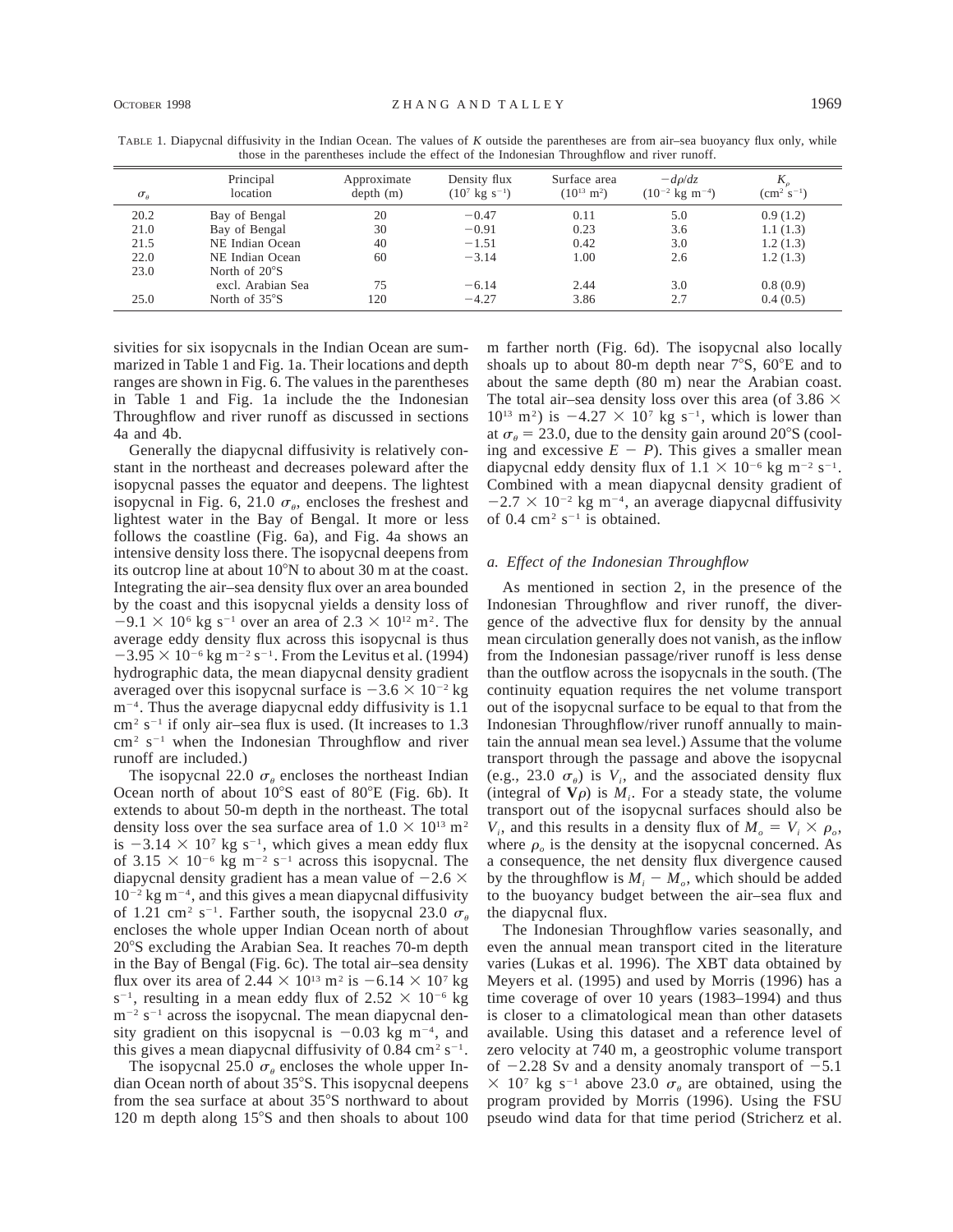

FIG. 6. Geographical locations and depths of the isopycnals in the Indian Ocean: (a)  $\sigma_a = 21.0$ , (b)  $\sigma_a = 22.0$ , (c)  $\sigma_a = 23.0$ , and (d)  $\sigma_a$  $= 25.0$ . Contour intervals are 20 m.

1992), an Ekman volume transport of  $-2.34$  Sv and a density anomaly transport of  $-5.15 \times 10^7$  kg s<sup>-1</sup> above 23.0  $\sigma_{\theta}$  are obtained. Adding the above two components results in the total volume and density anomaly transports through the Indonesian passage and above 23.0  $\sigma_{\theta}$  as  $V_i = -4.62$  Sv and  $M_i = -1.03 \times 10^8$  kg s<sup>-1</sup> respectively. The net density flux divergence by the throughflow is thus  $M_{\text{net}} = M_i - M_o = -0.38 \times 10^7$ kg  $s^{-1}$ , which is only about 6% of the air–sea density flux  $(-6.14 \times 10^7 \text{ kg s}^{-1})$  for this isopycnal (23.0  $\sigma_{\theta}$ ). Including the throughflow increases the mean diapycnal diffusivity from 0.84 to 0.89 cm<sup>2</sup> s<sup>-1</sup> for 23.0  $\sigma_{\theta}$ .

However, farther south, for the water volume bounded by isopycnal 25.0  $\sigma_{\theta}$  (north of about 35°S), the net surface buoyancy gain decreases as buoyancy loss appears in midlatitudes. At the same time, the volume and freshwater transports through the Indonesian passage above 25.0  $\sigma_a$  increase (over those above 23.0  $\sigma_a$ ) and thus increase the impact of the Indonesian Throughflow on the buoyancy budget. Using the procedures and datasets described above, the divergence of the density flux caused by the throughflow is  $M_{\text{net}} = -1.45 \times 10^{7}$ kg s<sup>-1</sup> for isopycnal 25.0  $\sigma_{\theta}$ . This is about 34% of the air–sea density flux  $(-4.27 \times 10^{7} \text{ kg s}^{-1})$  for the same isopycnal, and the diapycnal diffusivity increases from 0.40 to 0.54 cm<sup>2</sup> s<sup>-1</sup> when the throughflow is included.

#### *b. Effect of river runoff*

River runoff from the Ganges, Brahmaputra, Irrawaddy, and Godavari Rivers clearly affects the strati-

fication in the Bay of Bengal (Fig. 4b). Another major river with a lower discharge rate is the Indus, which flows into the Arabian Sea. The main sources for the river runoff data are 1) Baumgartner and Reichel (1975), 2) UNESCO's (1978) World Water Balance and Water Resources of the Earth, and 3) UNESCO's table series of Discharge of Selected Rivers of the World (Vol. 1, 1969; Vol. 2, 1971; Vol. 3, parts 1–5, 1969–1992). (The Global Runoff Data Center in Germany under the auspices of the WMO maintains some of the data.) Data from source 3 show that the annual mean runoff from the Ganges fluctuates around a mean value of  $1.2 \times 10^4$  $\rm m^3$  s<sup>-1</sup> and that from Brahmaputra fluctuates around 2.0  $\times$  10<sup>4</sup> m<sup>3</sup> s<sup>-1</sup> (Fig. 7). Data from source 2 show that the Ganges–Brahmaputra system has an annual mean flux rate of 3.9  $\times$  10<sup>4</sup> m<sup>3</sup> s<sup>-1</sup> and the flow from the Irrawaddy has an annual mean rate of  $1.5 \times 10^4$  m<sup>3</sup>  $s^{-1}$ . This dataset also gives a total flow rate of 11.6  $\times$  $10<sup>4</sup>$  m<sup>3</sup> s<sup>-1</sup> into the Indian Ocean from Asia. Source 1 gives a runoff rate of  $10 \times 10^4$  m<sup>3</sup> s<sup>-1</sup> into the north Indian Ocean. Considering the uncertainty of the runoff, we chose a rate of  $8 \times 10^4$  m<sup>3</sup> s<sup>-1</sup> into the Bay of Bengal and a rate of  $10 \times 10^4$  m<sup>3</sup> s<sup>-1</sup> into the whole Indian Ocean basin.

For the upper coastal water bounded by 20.2  $\sigma_{\theta}$  in the Bay of Bengal, if the runoff rate of  $8 \times 10^4$  m<sup>3</sup> s<sup>-1</sup> is converted into a pseudo net precipitation rate over the sea surface area bounded by this isopycnal and the coast (1.07  $\times$  10<sup>12</sup> m<sup>2</sup>), it amounts to 7.5  $\times$  10<sup>-8</sup> m s<sup>-1</sup> or 236.0 cm  $yr^{-1}$ . This number is larger than the actual annual mean  $P - E$  in this area (about 50 cm yr<sup>-1</sup>; Fig.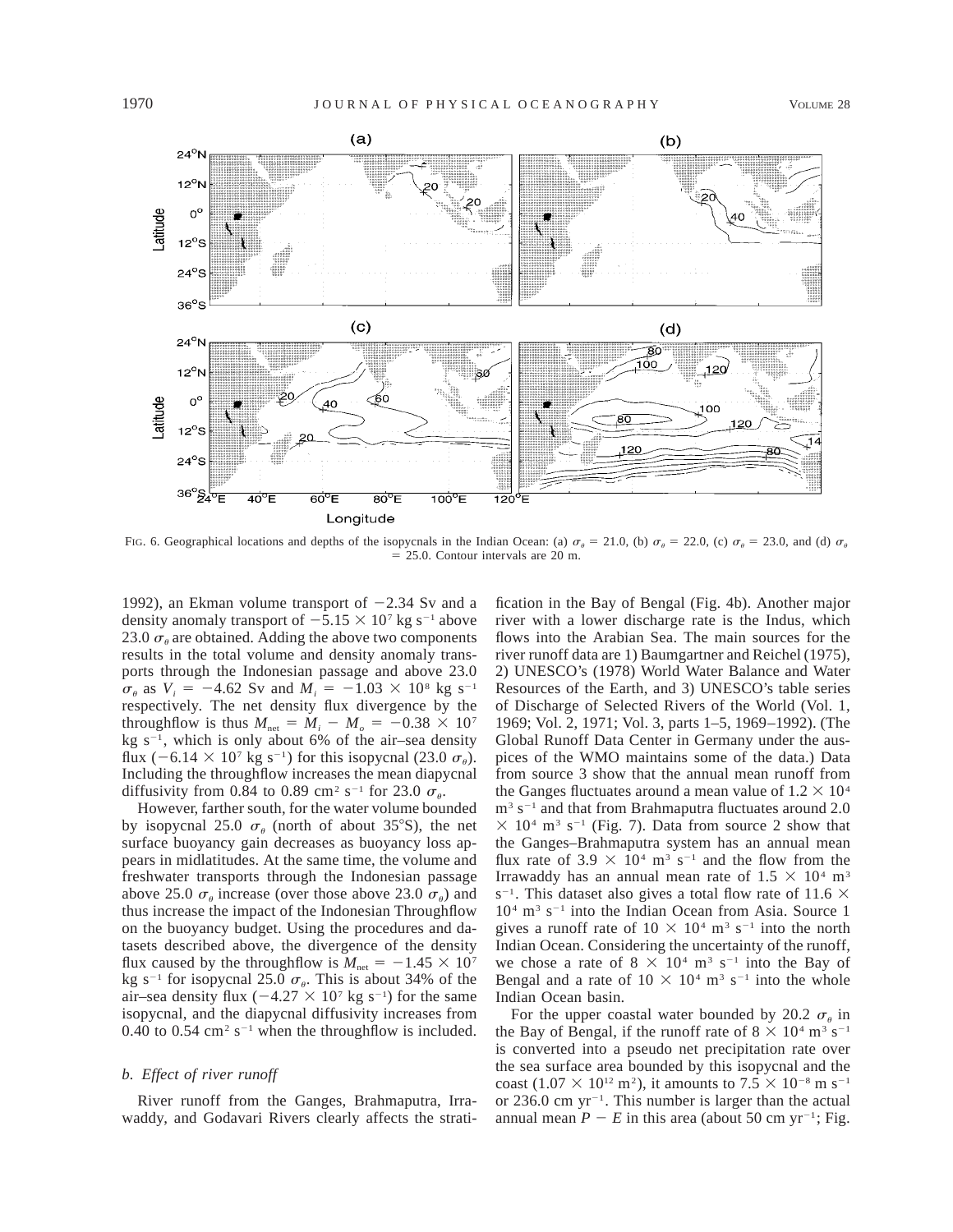

FIG. 7. Time series of discharge rates into the northern Indian Ocean from UNESCO (1969–1992).

2d). For the steady state, this inflow of water from the rivers must cross the 20.2  $\sigma_{\theta}$  isopycnal to maintain the climatological annual mean sea level. This causes a net density loss at a rate of  $-8 \times 10^4 \times (1020.2 - 1000.0)$ kg  $s^{-1} = -1.62 \times 10^6$  kg  $s^{-1}$  for the water volume bounded by this isopycnal and the coast. Compared to the surface density flux of  $-4.68 \times 10^6$  kg s<sup>-1</sup>, the runoff contributes about 35% in the buoyancy/density budget for this water volume, although the runoff rate is larger than the surface  $E - P$  rate. This is because heating dominates freshening in changing the surface buoyancy (Fig. 5). By including the river runoff in the buoyancy budget for this water volume, the diapycnal eddy diffusivity over this isopycnal increases from 0.9 to  $1.2 \text{ cm}^2 \text{ s}^{-1}$ .

For the water volume bounded by isopycnal 21.0  $\sigma_{\theta}$ and the coast, the density flux loss caused by the river runoff is  $-8.0 \times 10^4 \times (1021.0 - 1000.0)$  kg s<sup>-1</sup> =  $-1.68 \times 10^6$  kg s<sup>-1</sup>, or about 16% of the surface density flux (9.06  $\times$  10<sup>6</sup> kg s<sup>-1</sup>). Including the runoff increases the diapycnal diffusivity for this isopycnal from 1.1 to  $1.3 \text{ cm}^2 \text{ s}^{-1}$ . Moving farther south and for larger water volume, the effect of runoff decreases in the buoyancy budget. Compared to the surface fluxes, the buoyancy gain caused by runoff amounts to 10%, 6%, 3%, and 6% for the water volume bounded by the coast and the isopycnals  $\sigma_{\theta} = 21.5, 22.0, 23.0,$  and 25.0, respectively. The diapycnal eddy diffusivity increases from 1.2, 1.2, 0.8, 0.4 to 1.3, 1.3, 0.9, and 0.42 cm<sup>2</sup> s<sup>-1</sup> for those isopycnals respectively (Table 1 and Fig. 1a).

### *c. Discussion*

In the above sections we computed the mean diapycnal diffusivity values for various isopycnals in the Indian Ocean. Although variations of the diapycnal diffusivity along the isopycnals cannot be accessed from this kind of calculation, we can illustrate the variation of the average diffusivity from one isopycnal to another, and thus its rough variation with space. Figure 1a schematically displays the locations of the isopycnals on which the mean diffusivity values were calculated for the Indian Ocean. The diapycnal diffusivity values are also displayed on this diagram: the numbers in the parentheses include all the buoyancy sources (air–sea fluxes, runoff, and Indonesian Throughflow), while those outside the parentheses include air–sea surface fluxes only.

Similar diapycnal mixing rates (around  $1.3 \text{ cm}^2 \text{ s}^{-1}$ ) are found on isopycnals  $\sigma_{\theta} = 20.2, 21.0, 21.5,$  and 22.0, whereas farther south (after crossing the equator) and downward the mixing rate decreases  $(0.9 \text{ cm}^2 \text{ s}^{-1} \text{ on}$ 23.0  $\sigma_{\theta}$  at depth around 70 m, and 0.5 cm<sup>2</sup> s<sup>-1</sup> on 25.0  $\sigma_{\theta}$  at depth around 100 m). These values are consistent with the idea that mixing is possibly stronger near the surface and the equator. From 20.2 to 22.0  $\sigma_{\theta}$ , the isopycnals shift southward to include more tropical water, which might increase the mixing. At the same time the isopycnals shift downward, where mixing might decrease. The two effects compensate each other, thus maintaining a quasi-constant average mixing rate. From 22.0 to 25.0  $\sigma_{\theta}$ , the isopycnals encompass more area south of the equator and lie at greater depth; the diapycnal diffusivity decreases monotonically. The results from the following computation of diathermal diffusivity values for isotherms, which straddle the equator, are consistent with the above arguments.

### **5. Diathermal diffusivity in the Indian Ocean**

Isotherms are not collocated with isopycnals, so there may be independent information about the geographical distribution of diffusivity if the same calculations are done for potential temperature. The computation here for the diathermal diffusivities mirrors the computation for the diapycnal diffusivities, but we use the heat budget for water volumes bounded by isotherms, the sea surface, and coast. The annual-mean sea surface potential temperature distribution from the Levitus et al. (1994) atlas is shown in Fig. 8. Unlike the surface density, which is the lowest in the Bay of Bengal and increases southwestward, the warmest water straddles the equator. The mean locations and depths for four of the seven isotherms displayed in Fig. 1b are shown in Fig. 9. The average diathermal diffusivities over these isotherms are summarized in Table 2 and schematically displayed in Fig. 1b. The diathermal diffusivity values decrease from the warm center poleward and with depth. In the warmest pool centered around the equator (say, above  $\theta = 28.0^{\circ}$ C), the diathermal diffusivity has larger values ( $>2.2$  cm<sup>2</sup> s<sup>-1</sup>) than the diapycnal diffusivity (of  $1.3 \text{ cm}^2 \text{ s}^{-1}$  at about the same depth, which also includes the Bay of Bengal water. However, farther south and downward, the isopycnals more and more closely follow the isotherms, and the diathermal and diapycnal diffusivity values converge. The isopycnal 25.0  $\sigma_{\theta}$  is very close to the isotherm  $\theta = 21.0^{\circ}$ C, so the associated diathermal diffusivity calculated from the heat budget is about the same as the diapycnal diffusivity calculated from the buoyancy budget  $(0.5 \text{ cm}^2 \text{ s}^{-1})$ .

It is believed that advection and mixing processes occur mainly along isopycnals, and the isopycnal eddy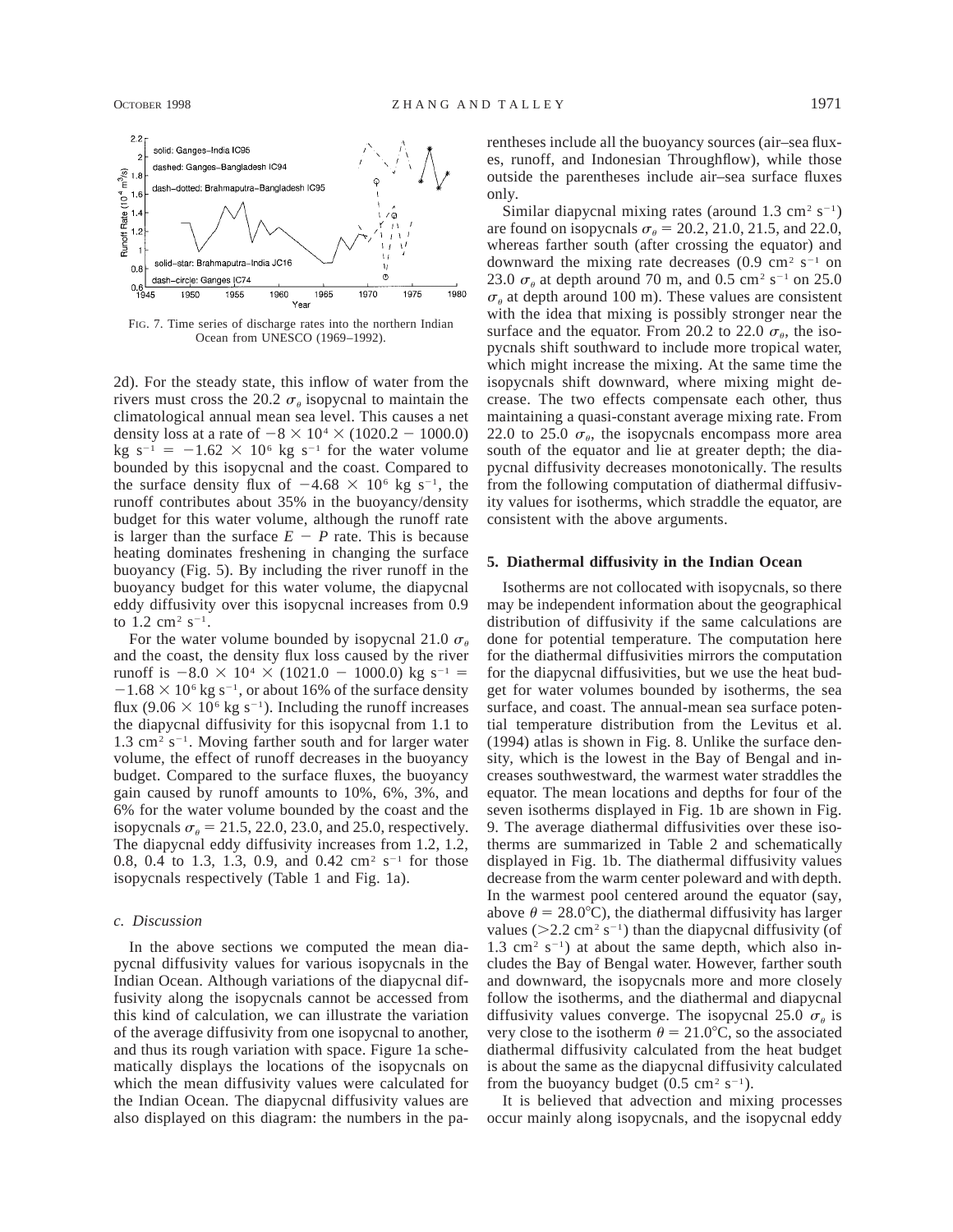

FIG. 8. Annual-mean sea surface potential temperature in the Indian Ocean (from Levitus et al. 1994).

diffusivity is believed to be about  $10<sup>6</sup>$  times larger than the diapycnal one. If isotherms tilt across isopycnals, the diathermal diffusivity may simply include a component of the much larger isopycnal diffusivity (i.e., the isopycnal diffusivity times the sine of the angle between the isotherm and the isopycnal). This effect is largest in the northeast Indian Ocean because of the large freshwater input there. Unfortunately, the geometric relation between the isotherms and the isopycnals in this region is too complicated to be quantified. McWilliams et al. (1996) also discussed this issue in a numerical model, in which mesoscale fluxes were represented by isopycnally oriented, quasi-adiabatic parameterization. The microscale fluxes occurred with a small vertical diffusivity of  $O(0.1)$  cm<sup>2</sup> s<sup>-1</sup> in the predominantly stably stratified warm water sphere, yet they were shown to be sufficient to provide the primary balance against surface forcing. In their case, the isotherms closely aligned with the isopycnals, thus the heat balance for water volumes bounded by isotherms and air–sea surface was primarily between the surface fluxes and the microscale fluxes across the isotherms. Contribution from isopycnal diffusive heat fluxes could be neglected. On the other hand, the isohalines dealigned with the isopycnals, thus the mesoscale isopycnal diffusion fluxes also contributed significantly to the freshwater budgets for water volumes bounded by isohalines.

# **6. Global calculations**

The above computations and analyses are easily extended to the global ocean. In the following we present the diapycnal diffusivity distributions based on the sea surface density distribution of Fig. 10 from the atlas of Levitus et al. (1994).

#### *a. The Indian–Pacific system*

One of the uncertainties in the calculation for the Indian Ocean is the strength of the Indonesian Through-



FIG. 9. Geographical locations and depths for four mean isotherms in the Indian Ocean (from Levitus et al. 1994). Contour intervals are 20 m.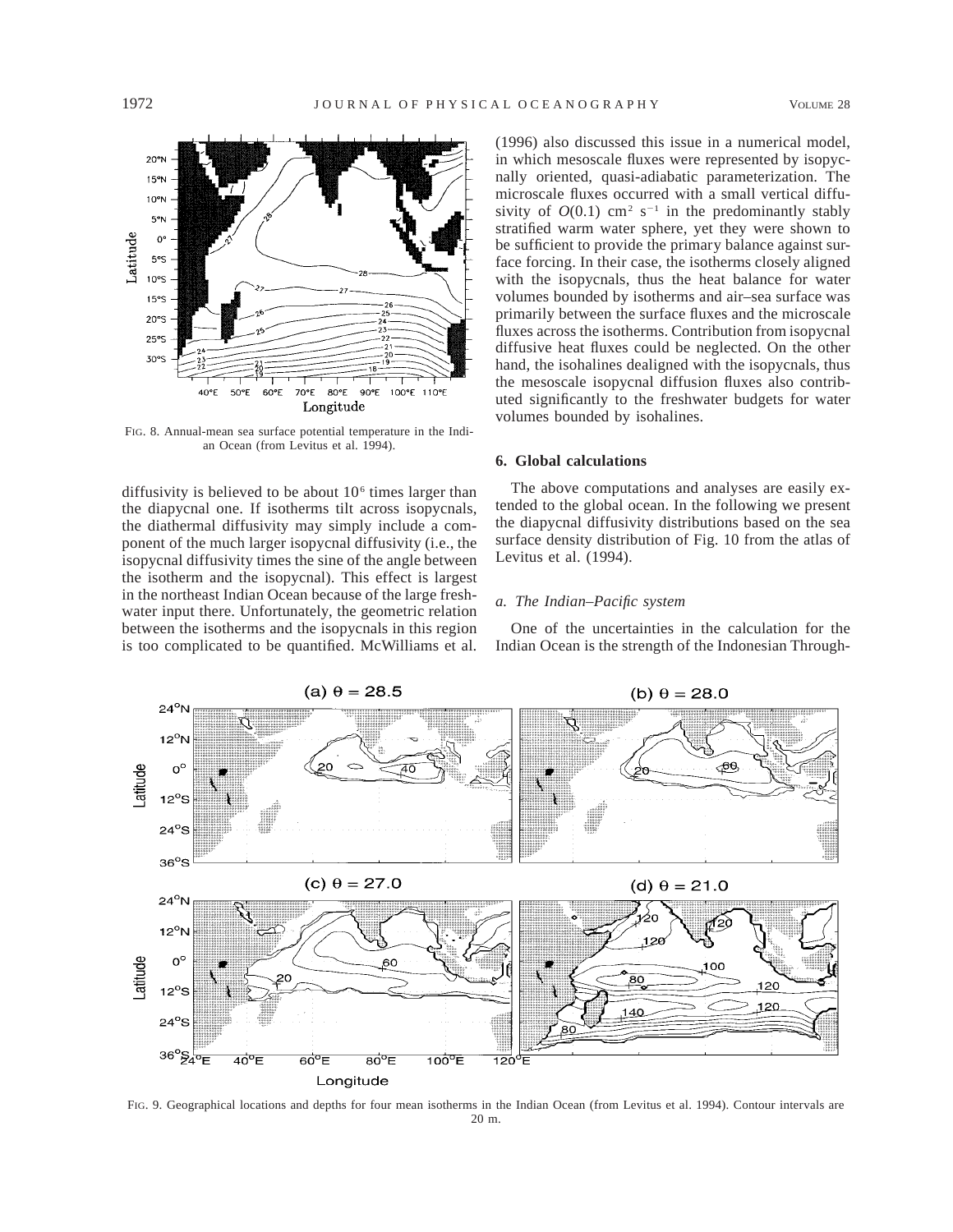|      |                               |                         |                                    |                                         | ~                                            |                              |
|------|-------------------------------|-------------------------|------------------------------------|-----------------------------------------|----------------------------------------------|------------------------------|
| °C)  | Principal<br>location         | Approximate<br>depth(m) | Heat flux<br>$(10^{14} \text{ W})$ | Surface area<br>$(10^{12} \text{ m}^2)$ | $d\theta/dz$<br>$(10^{-2} \text{ K m}^{-1})$ | $K_a$<br>$\rm (cm^2~s^{-1})$ |
| 29.0 | $5^{\circ}$ N $-1^{\circ}$ S  | 15                      | 0.38                               | 0.96                                    | 0.8                                          | 12.0                         |
| 28.8 | $8^{\circ}N - 5^{\circ}S$     | 30                      | 1.17                               | 3.22                                    | 2.0                                          | 4.4                          |
| 28.5 | $10^{\circ}$ N $-5^{\circ}$ S | 40                      | 2.38                               | 6.70                                    | 2.3                                          | 4.0                          |
| 28.3 | $15^{\circ}$ N $-7^{\circ}$ S | 50                      | 3.48                               | 9.58                                    | 2.6                                          | 3.5                          |
| 28.0 | $20^{\circ}N-10^{\circ}S$     | 55                      | 4.47                               | 12.4                                    | 3.9                                          | $2.2\,$                      |
| 27.0 | $20^{\circ}N-15^{\circ}S$     | 65                      | 8.23                               | 22.3                                    | 7.0                                          | 1.3                          |
| 21.0 | $25^{\circ}N - 30^{\circ}S$   | 120                     | 6.30                               | 38.7                                    | 8.2                                          | 0.5                          |

TABLE 2. Diathermal diffusivity in the Indian Ocean estimated from heat budget.

flow. Based on the XBT data of Meyers et al. (1995) and the FSU pseudo wind data (Morris 1996), the Indonesian Throughflow contributes about 34% in the buoyancy budget for the water volume bounded by 25.0  $\sigma_{\theta}$  and the sea surface in the Indian Ocean (section 4a). In this section we treat the Indian and the Pacific Oceans as one system, thus removing the uncertainty caused by the throughflow. The diapycnal diffusivity values for several isopycnals are shown in Table 3. For the water mass in the Bay of Bengal and around the Indonesian seas ( $\sigma_{\theta}$  = 21.5, depth ~40 m), the warm pool water bounded by 22.0  $\sigma_{\theta}$  (depth ~60 m), and the tropical water bounded 23.0  $\sigma_{\theta}$  between about 20°N and 20°S (depth  $\sim$ 100 m) (Fig. 10), the diapycnal mixing rates are about the same as the calculations in the Indian Ocean, with values of 1.3, 1.3, and 0.9 cm<sup>2</sup> s<sup>-1</sup>, respectively. However, for the water bounded by 25.0  $\sigma_{\theta}$ between about  $40^{\circ}$ N and  $40^{\circ}$ S in the Indian–Pacific system, the diapycnal diffusivity decreases to 0.1 cm<sup>2</sup> s<sup>-1</sup> from  $0.5 \text{ cm}^2 \text{ s}^{-1}$  for the Indian Ocean water only. The isopycnal (25.0  $\sigma_{\theta}$ ) is deeper (depth about 170 m) and covers a larger midlatitude area (to about  $40^{\circ}$ N) in the Pacific than in the Indian (depth about 120 m and to the northern coast of the Indian Ocean at about  $25^{\circ}$ N). The larger diffusivity in the Indian Ocean is consistent with the concept that mixing is stronger in the Tropics and near the ocean surface.

There are also closed isopycnals (intercepting the coast) in the eastern tropical Pacific, bounding the least dense water masses there (Fig. 10). The buoyancy budgets for isopycnals 21.5  $\sigma_{\theta}$  (depth  $\sim$  25 m) and 22.0  $\sigma_{\theta}$ (depth  $\sim$ 35 m) yield diapycnal diffusivity values of 1.1 and  $0.6 \text{ cm}^2 \text{ s}^{-1}$ , respectively. These values are smaller than those for isopycnals at similar depths but in the northeast Indian Ocean. (See section 7 for a possible interpretation.)

#### *b. The Atlantic Ocean*

Diapycnal diffusivity values for some isopycnals in the Atlantic Ocean are given in Table 4. As shown in



FIG. 10. Annual-mean sea surface potential density anomaly over the global ocean from Levitus et al. (1994), showing the locations in which buoyancy budgets were used to estimate the diapycnal diffusivities. Contour intervals are  $0.5 \text{ kg m}^{-3}$ .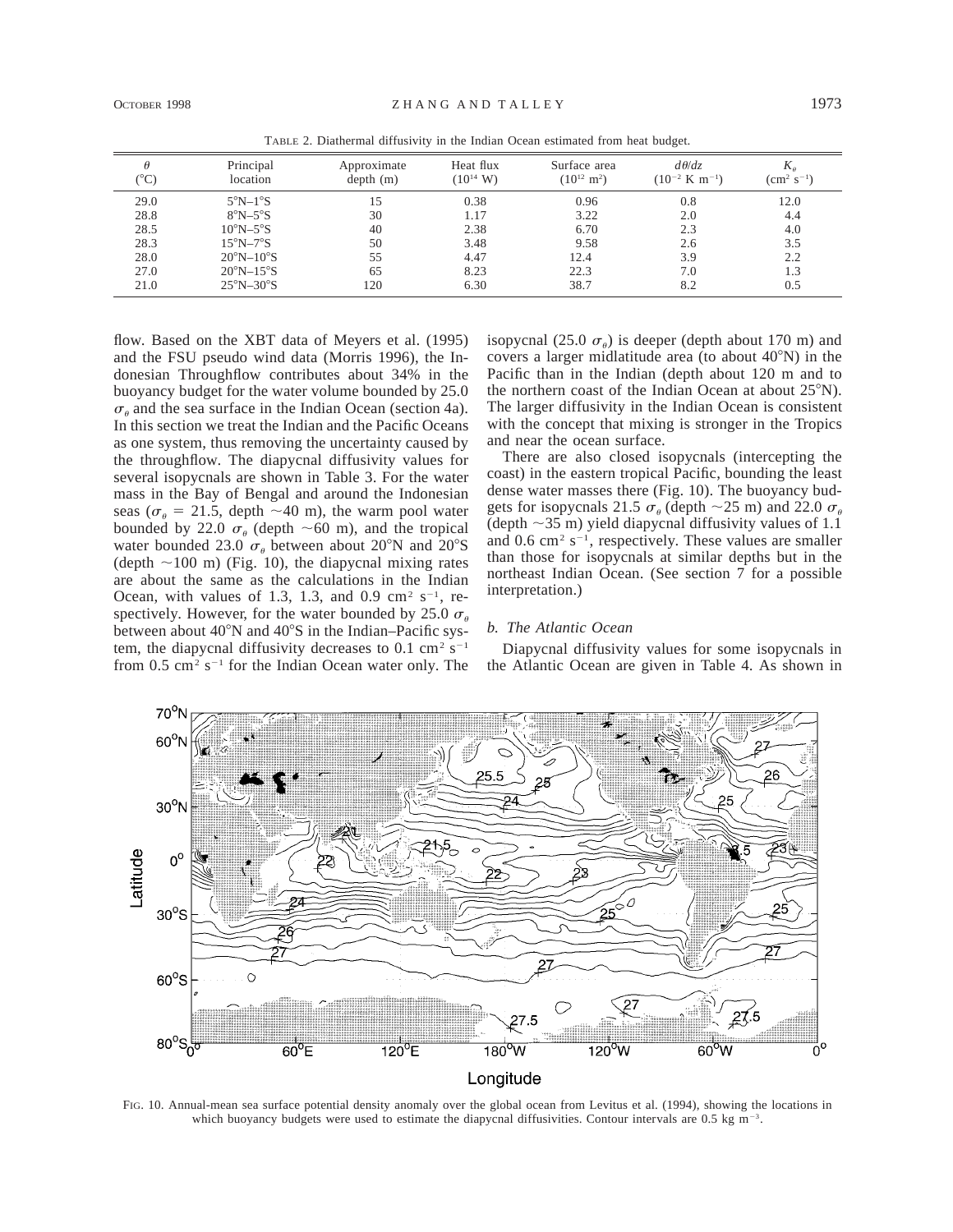| $\sigma_{\theta}$ | Principal<br>location                | Approximate<br>depth(m) | Density flux<br>$(10^8 \text{ kg s}^{-1})$ | Surface area<br>$(10^{13} \text{ m}^2)$ | $-d\rho/dz$<br>$(10^{-2} \text{ kg m}^{-4})$ | $\rm (cm^2~s^{-1})$ |
|-------------------|--------------------------------------|-------------------------|--------------------------------------------|-----------------------------------------|----------------------------------------------|---------------------|
| 21.5              | Bay of Bengal and<br>Indonesian Seas | 40                      | $-0.32$                                    | 0.90                                    | 3.0                                          | 1.2(1.3)            |
| 22.0              | Warm pool                            | 60                      | $-0.81$                                    | 3.11                                    | 2.0                                          | 1.3(1.3)            |
| 23.0              | $20^{\circ}$ N $-20^{\circ}$ S       | 100                     | $-1.30$                                    | 8.60                                    | 2.5                                          | 0.8(0.9)            |
| 25.0              | $40^{\circ}$ N $-40^{\circ}$ S       | 170                     | $-0.49$                                    | 16.4                                    | 2.3                                          | 0.1(0.1)            |
| 21.5              | E Tropical Pacific                   | 25                      | $-0.09$                                    | 0.29                                    | 3.2                                          | 1.1                 |
| 22.0              | E Tropical Pacific                   | 35                      | $-0.14$                                    | 0.63                                    | 4.0                                          | 0.6                 |
| 27.5              | Global: 65°N–Antarctic               | 400                     | $-0.59$                                    | 34.4                                    | 0.8                                          | 0.2                 |

TABLE 3. Diapycnal diffusivity in the Indian–Pacific system. The values of *K* outside the parentheses are from air–sea buoyancy flux only, while those in the parentheses include the effect of river runofff.

Fig. 10, there are two low-density surface pools in the eastern and western tropical Atlantic, reflecting the runoff from the Amazon and Niger Rivers. The buoyancy budget for the eastern freshwater pool bounded by 23.0  $\sigma_{\theta}$  (depth ~30 m) yields a diapycnal diffusivity of 0.6  $cm<sup>2</sup> s<sup>-1</sup>$ ; inclusion of river runoff has little effect. However, the runoff from the Amazon makes a big difference in the buoyancy budget for the western freshwater pool bounded by isopycnal 23.0  $\sigma_{\theta}$  (depth  $\sim$ 30 m). The diapycnal diffusivity is only 0.05 cm<sup>2</sup> s<sup>-1</sup> without the runoff but increases to  $0.4 \text{ cm}^2 \text{ s}^{-1}$  with the runoff. These values are smaller than those in the Indian Ocean and the Indian–Pacific system, even though the isopycnals are shallower in the Atlantic than in the other oceans. This may be caused by the stronger stratification in the Atlantic. (See Fig. 11 and discussions in section 7.)

For the tropical waters bounded by 23.5 and 24.0  $\sigma_{\theta}$ between  $20^{\circ}$ N and  $15^{\circ}$ S (with depth varying between 40 and 80 m), the diapycnal diffusivity values are 0.6  $\text{cm}^2$  s<sup>-1</sup>. Farther poleward and deepening, the mixing rate decreases to 0.3 cm<sup>2</sup> s<sup>-1</sup> for 24.5  $\sigma_{\theta}$  between 30°N and 20°S (depth  $\sim$ 100 m) and to 0.2 cm<sup>2</sup> s<sup>-1</sup> for 25.0  $\sigma_{\theta}$  between 30°N and 35°S (depth ~120 m). For 25.5  $\sigma_{\theta}$  between 50°N and 40°S (~150 m), using air–sea flux only results in a diapycnal diffusivity of  $-0.06$  cm<sup>2</sup> s<sup>-1</sup>; adding the runoff increases the diffusivity to  $0.0 \text{ cm}^2$  $s^{-1}$  (Table 4). Zero and negative diffusivity values are physically problematic. We suspect that the near-zero diffusivity values result from the errors in the air–sea heat and freshwater fluxes. Although the actual errors in the air–sea fluxes are unknown from the dataset used in this study, it is most likely that the near-zero net surface fluxes are within their uncertainties. Therefore

the resulting near-zero diffusivity values also have no significance. In fact, for even higher latitudes, a global buoyancy budget for water between about  $65^{\circ}$ N and Antarctica and bounded by isopycnal 27.5  $\sigma_{\theta}$  (depth  $\sim$ 400 m) yields a diapycnal diffusivity of 0.2 cm<sup>2</sup> s<sup>-1</sup> (Table 3).

## **7. Discussions and conclusions**

Diapycnal diffusivity values for the upper oceans were calculated using surface buoyancy fluxes in an effort to determine geographical variations in mixing strength. Because the calculation requires closed isopycnals, it is mainly restricted to shallow surfaces. Only an average value for the whole surface can be obtained. In the previous sections we have interpreted the net buoyancy (heat) export out of the water volume mainly by diapycnal diffusion through the bottom of the isopycnal. This needs some justification since the calculations were mainly done in the upper thermocline and part of the water volumes were in the mixed layer. The role of horizontal eddy flux through the vertical section (mixed layer) of the bounding isopycnal needs to be clarified.

The mixed layer depth (*D*) is highly variable in both time and space. In the north Indian Ocean (say, north of  $15^{\circ}$ S), both the monthly mean Levitus et al. (1994) atlas and the monthly maps of Rao et al. (1989) show that *D* varies between 30 and 80 m, with smallest values in May and June and largest values in December and January. However, at higher latitudes, stratification is weak and the mixed layer depth depends more strongly on the specific criterion. Using a  $1^{\circ}$ C temperature dif-

TABLE 4. Diapycnal diffusivity in the Atlantic Ocean. The values of *K* outside the parentheses are from air–sea buoyancy flux only, while those in the parentheses include the effect of river runoff.

| $\sigma_{\theta}$ | Principal<br>location          | Approximate<br>depth(m) | Density flux<br>$(10^7 \text{ kg s}^{-1})$ | Surface area<br>$(10^{13} \text{ m}^2)$ | $-d\rho/dz$<br>$(10^{-2} \text{ kg m}^{-4})$ | $\rm (cm^2~s^{-1})$ |
|-------------------|--------------------------------|-------------------------|--------------------------------------------|-----------------------------------------|----------------------------------------------|---------------------|
| 23.0              | E Tropical Atlantic            | 30                      | $-1.47$                                    | 0.37                                    | 6.3                                          | $0.6$ $(0.6)$       |
| 23.0              | W Tropical Atlantic            | 30                      | $-0.08$                                    | 0.24                                    | 6.9                                          | 0.05(0.4)           |
| 23.5              | $20^{\circ}N-10^{\circ}S$      | 45                      | $-2.60$                                    | 1.43                                    | 3.7                                          | $0.5$ $(0.6)$       |
| 24.0              | $20^{\circ}$ N $-15^{\circ}$ S | 80                      | $-2.88$                                    | 2.07                                    | 3.2                                          | $0.5$ $(0.6)$       |
| 24.5              | $30^{\circ}$ N $-20^{\circ}$ S | 100                     | $-2.30$                                    | 2.57                                    | 3.3                                          | $0.3$ $(0.3)$       |
| 25.0              | 30°N-35°S and N Atlantic coast | 120                     | $-1.34$                                    | 3.63                                    | 2.7                                          | 0.10(0.2)           |
| 25.5              | $50^{\circ}$ N $-40^{\circ}$ S | 150                     | 0.73                                       | 5.00                                    | 2.4                                          | $-0.06(0.0)$        |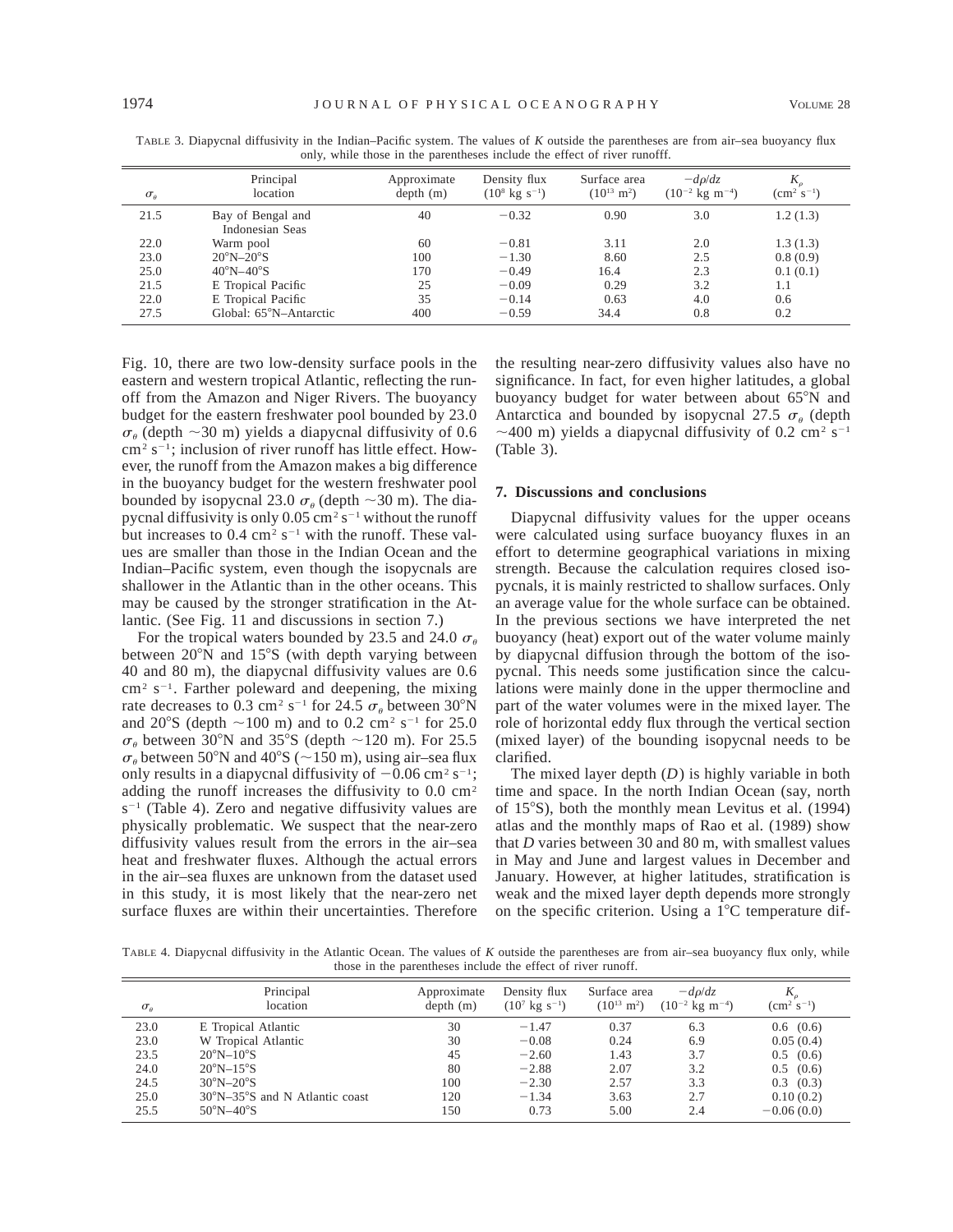

FIG. 11. (a) Average diapycnal diffusivity vs average depth of the isopycnals for the three oceans. Values are taken from Tables 1, 3, and 4. (b) Same as (a) but for average diapycnal density gradient over the isopycnals. (c) Vertically averaged diapycnal diffusivity vs vertically averaged diapycnal density gradient for the three oceans. See text for definition.

ference, the monthly mixed layer depths of Rao et al. (1989) showed that at about  $30^{\circ}$ S, *D* varies between 40 (December and January) and 150 m (August and September).

The horizontal eddy flux through the mixed layer portion of a bounding isopycnal can be parameterized as  $K_H \partial \rho / \partial y^* \cdot L \cdot D$ , where *L* is the lateral length of the bounding isopycnal across the ocean and in the mixed layer, and  $\frac{\partial \rho}{\partial y^*}$  is the averaged lateral density gradient normal to the bounding surface in the mixed layer. With a "typical" value of the horizontal diffusivity  $K_H$  (1  $\times$  $10<sup>7</sup>$  cm<sup>2</sup> s<sup>-1</sup>), the horizontal eddy fluxes computed from the datasets used in this work are two small to balance the air–sea fluxes. An example is shown in the Indian Ocean for isopycnal 25.0  $\sigma_{\theta}$  (Fig. 4b), for which  $L =$  $0.9 \times 10^7$  m at about 35°S and  $\overline{\rho_v}$  = -1.3  $\times$  10<sup>-6</sup> kg  $m^{-4}$  from the Levitus et al. (1994) atlas. With a maximum mixed layer depth of 150 m (Rao et al. 1989), the horizontal eddy flux is  $0.18 \times 10^7$  kg s<sup>-1</sup> for  $K_H = 1$  $\times$  10<sup>7</sup> cm<sup>2</sup> s<sup>-1</sup>, which is too small to balance the buoyancy gain through the air–sea surface  $(4.27 \times 10^7 \text{ kg})$  $s^{-1}$  Table 1). From a different point of view, taking a diapycnal diffusivity  $(K_{\rho})$  value of 0.1 cm<sup>2</sup> s<sup>-1</sup> (as indicated by microstructure and tracer release studies for the ocean interior), the diapycnal diffusive flux through the bottom of isopycnal 25.0  $\sigma_{\theta}$  would be  $K_{\theta}P_{z}A_{\theta} =$  $-1.0 \times 10^{7}$  kg s<sup>-1</sup> (Table 1), which is about one-fourth of the air–sea flux  $(-4.27 \times 10^{7} \text{ kg s}^{-1})$ . If the offset between the above two terms  $(-3.27 \times 10^7 \text{ kg s}^{-1})$  is diffused out through the mixed layer section, this would require an average horizontal diffusivity value of 5.6  $\times$  $10<sup>8</sup>$  cm<sup>2</sup> s<sup>-1</sup> for a mixed layer depth of 50 m and 1.9  $\times$  10<sup>8</sup> cm<sup>2</sup> s<sup>-1</sup> for a mixed layer depth of 150 m. These values are at least one order larger than the values normally cited.

The above results indicate that our near-surface diapycnal diffusivity values  $(0.5-1.3 \text{ cm}^2 \text{ s}^{-1})$  for the Indian Ocean are reasonable. The bottom depths of the annualmean isopycnals discussed for the Indian Ocean (Figs. 1 and 6) vary between 20 and 150 m, which are in the same depth range as the winter mixed layers (Rao et al. 1989) and intersect the equatorial undercurrent. Intense turbulence supporting strong mixing is observed in such regions (Hebert et al. 1991; Chereskin et al. 1986). For all oceans, our diapycnal diffusivity values decrease rapidly with increasing average isopycnal depth (Tables 1, 3, and 4). The plot of  $K_{\rho}$  versus the mean isopycnal depth (Fig. 11a) shows that  $K_{\rho}$  is relatively constant above 80 m for the Atlantic and 60 m for the Indian– Pacific Ocean. Below that depth,  $K_{\rho}$  decreases rapidly to the values found in the microstructure and tracer studies  $[O(0.1 \text{ cm}^2 \text{ s}^{-1})]$ . Differences in  $K_o(z)$  in the three different oceans (Fig. 11a) are related to the differing stratification (Fig. 11b) and to the geographical location of the isopycnals as this affect the area for averaging (Fig. 10). The larger the stratification, the smaller the diffusivity. This relation is quantitatively shown in Fig. 11c, which displays the vertically averaged diffusivity values versus the vertically averaged stratification values for the three profiles in Figs. 11a and 11b and in the common depth range 40–120 m. Roughly, Fig. 11c shows that  $K_{\rho}$  is inversely proportional to the stratification or the Brunt–Väisälä frequency  $N^2$ , but the data points are too few to define a quantitative relationship.

One shortcoming of this work is the lack of error estimates for the calculated diffusivity values. A complete error analysis should include errors associated with instrumentation, observational bias (both in time and space/ship tracks), and the objective analysis. Unfortunately, error estimates for the net heat/buoyancy fluxes are not available for the dataset used in this work (A. M. da Silva 1997, personal communication). Only biases for wind and air temperature are available (da Silva et al. 1994). A complete error analysis requires analyz-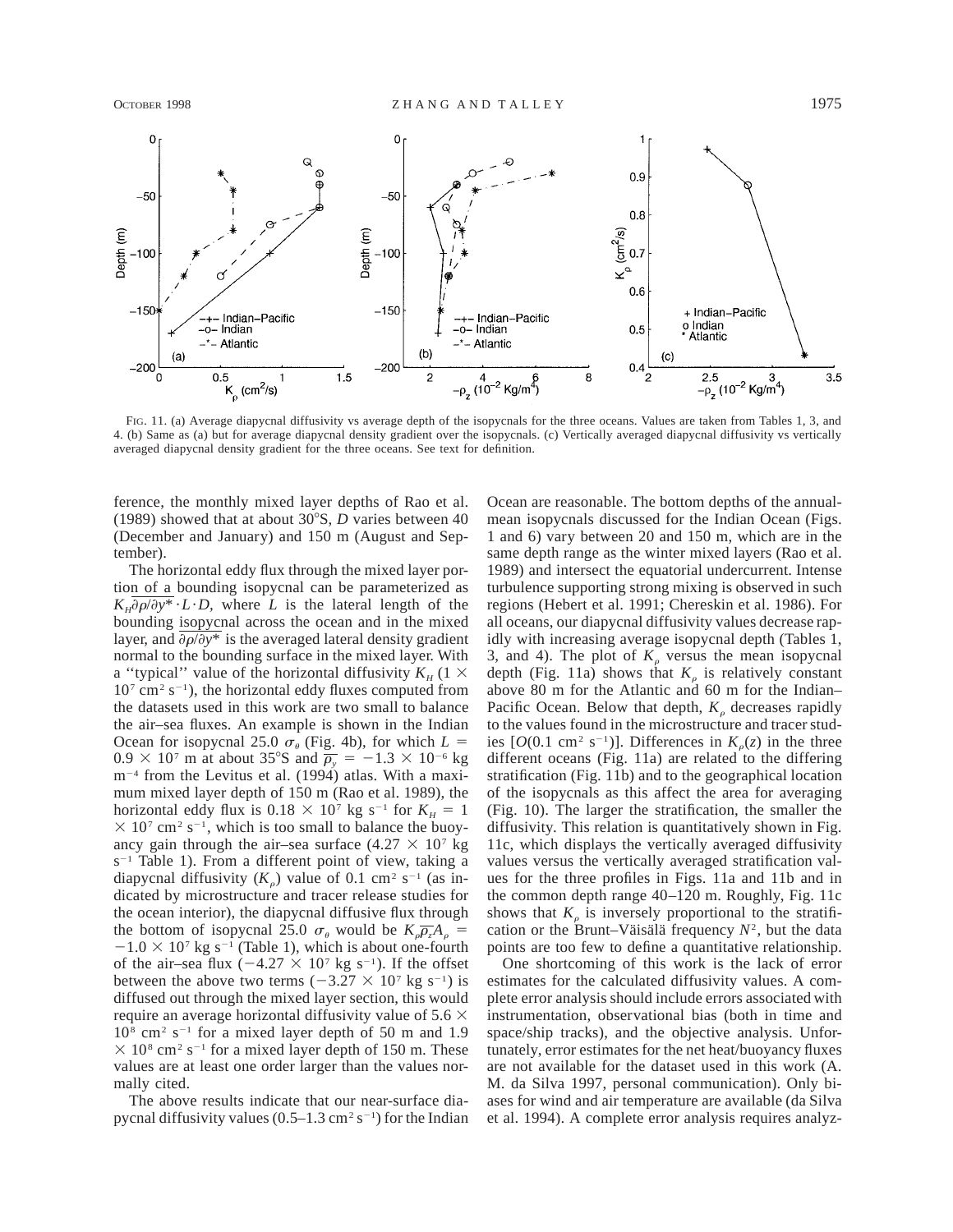TABLE 5. The rms or norm for the annual-mean net heat fluxes (RMSnetheat) and for the standard deviations (RMSstd) of the annual means in the global latitude bands defined in column 1. The annual means and the stds for the annual means are computed from the monthly means. The last column in the table is the ratio of the third column over the second column.

| Latitude                    | <b>RMS</b> netheat | <b>RMSstd</b>   | Ratio |
|-----------------------------|--------------------|-----------------|-------|
| band                        | $(W m^{-2})$       | $(W \; m^{-2})$ |       |
| $10^{\circ}S - 10^{\circ}N$ | 42.8               | 9.2             | 0.22  |
| $20^{\circ}S - 20^{\circ}N$ | 35.6               | 17.4            | 0.49  |
| $40^{\circ}S - 40^{\circ}N$ | 38.5               | 30.3            | 0.79  |

ing the raw data and is beyond the scope of this paper. The standard deviations for the annual means, which were calculated from the monthly means, are not a proper representation of the errors for the annual means but rather indications of seasonal variations. These are presented in Table 5 as a reference. In Table 5, the rms values or norms for the annual mean net heat flux and the standard deviations for the annul means are defined as

RMSnetheat = 
$$
\left[\sum_{i,j} \text{netheat}(i, j)^2/N\right]^{1/2},
$$

where the sum is over the *N* grid points in the latitude bands listed in column 1 for the global ocean. As the zonal band expands from the equator poleward, the relative importance of the standard deviation associated with seasonal variation increases, from about 20% within  $10^{\circ}$ S and N to about 50% within  $20^{\circ}$ S and N, and to about 80% within  $40^{\circ}$ S and N (Table 5, last column). It should be reminded that the eddy flux and eddy diffusivity in this paper are relative to the annual means, as defined in section 2. If a seasonal signal can be resolved from a dataset, as being dealt separately, the values of the eddy flux and eddy diffusivity might vary accordingly.

In conclusion, the estimated average diapycnal diffusivity values for the upper ocean (above 200 m) range from 1.3 to 0.1 cm<sup>2</sup> s<sup>-1</sup>. They are larger near the equator and the surface and generally decrease with depth and poleward. In most cases the dependence on depth and on latitude cannot be distinguished for the cases considered since deeper isopycnals also outcrop at higher latitudes. One exception is perhaps the Bay of Bengal and the northeast Indian Ocean. The diapycnal diffusivity values there remain at about 1.3 cm<sup>2</sup> s<sup>-1</sup> for several isopycnals. As the isopycnals deepen, their outcrop lines extend equatorward from the northeast. If one assumes that diapycnal diffusivity is smaller at greater depths (cf. Fig. 11), the constant diffusivity values in this region can only be explained by stronger mixing in the equatorial region. As isopycnals cross the equator and extend farther southward (poleward) and deeper, the diapycnal diffusivity decreases monotonically from 0.9 cm<sup>2</sup> s<sup>-1</sup> for 23.0  $\sigma_{\theta}$  (north of 20°S) to 0.5 cm<sup>2</sup> s<sup>-1</sup> for 25.0  $\sigma_{\theta}$  (north of 35°S).

A parallel calculation for isotherms shows larger diathermal diffusivities in the Tropics and smaller ones poleward and with depth. One difficulty in interpreting the larger diathermal diffusivity in the Tropics as stronger diapycnal mixing is that isotherms do not follow isopycnals closely there, and the much larger isopycnal diffusivity might have a component in the diathermal direction.

For the water bounded by isopycnal 25.0  $\sigma_{\theta}$ , the buoyancy budget yields a diapycnal diffusivity of 0.5  $\text{cm}^2 \text{ s}^{-1}$  for the Indian Ocean and of 0.1 cm<sup>2</sup> s<sup>-1</sup> for the Indian–Pacific system. The Atlantic Ocean diffusivity  $(0.2 \text{ cm}^2 \text{ s}^{-1})$  is smaller than in the Indian Ocean, likely because this isopycnal extends farther poleward in the Atlantic than in the Indian Ocean. (The average isopycnal depths are similar.) The Atlantic diffusivity is larger than that in the Indian–Pacific system, likely because this isopycnal is shallower in the Atlantic than in the Pacific. The Amazon runoff significantly affects the buoyancy budget in the western tropical Atlantic, where diapycnal diffusivity for 23.0  $\sigma_{\theta}$  (~30 m) is 0.05 cm<sup>2</sup>  $s^{-1}$  without the runoff and 0.4 cm<sup>2</sup> s<sup>-1</sup> with the runoff.

The diapycnal diffusivity values presented here are consistent with the previously reported values and with prior findings that mixing is stronger in boundary/surface regions and near the equator than in the quiet ocean interior. The tracer release experiments in NATRE (e.g., Ledwell at al. 1993) indicated that diapycnal mixing is slow in the open ocean: the diapycnal diffusivity averaged over hundreds of kilometers and five months was 0.11 ( $\pm$ 0.02) cm<sup>2</sup> s<sup>-1</sup> near 300-m depth. In the same experiment (NATRE), Sherman and Davis (1995) estimated a diapycnal diffusivity of 0.14 cm<sup>2</sup> s<sup>-1</sup> using 76 profiles of temperature microstructure between 200-m and 350-m depth over a ten-day period. These values are similar to open-ocean values inferred from dissipation-flux treatment of microstructure measurements in the upper kilometers (Gregg 1987, 1989; Gregg and Sanford 1988; Moum and Osborn 1986). Profiles of diapycnal eddy diffusivity to a maximum depth of 4000 m were derived from ocean velocity and temperature microstructure data in the northeast Pacific and northeast Atlantic oceans by Toole et al. (1994) and recently in the Brazil Basin of the South Atlantic by the same group (Polzin et al. 1997). They found that in the ocean interior where the internal wave field is at background intensity, the diapycnal eddy diffusivity was small (on the order of 0.1 cm<sup>2</sup> s<sup>-1</sup> or even smaller); enhanced dissipation was observed in regions of elevated internal wave energy, particularly near steeply sloping boundaries (where the eddy diffusivity estimates exceed 1 cm<sup>2</sup> s<sup>-1</sup>). Enhanced mixing in boundary regions was estimated from passive tracers in the Santa Monica and Santa Cruz Basins (Ledwell et al. 1995). Strong bottom mixing was also found from water mass and heat budgets for various basins:  $3-4$  cm<sup>2</sup> s<sup>-1</sup> for the deep Brazil Basin (Hogg et al. 1982),  $1-4 \text{ cm}^2 \text{ s}^{-1}$  for various depths in the deep western North Atlantic (Whitehead and Worthington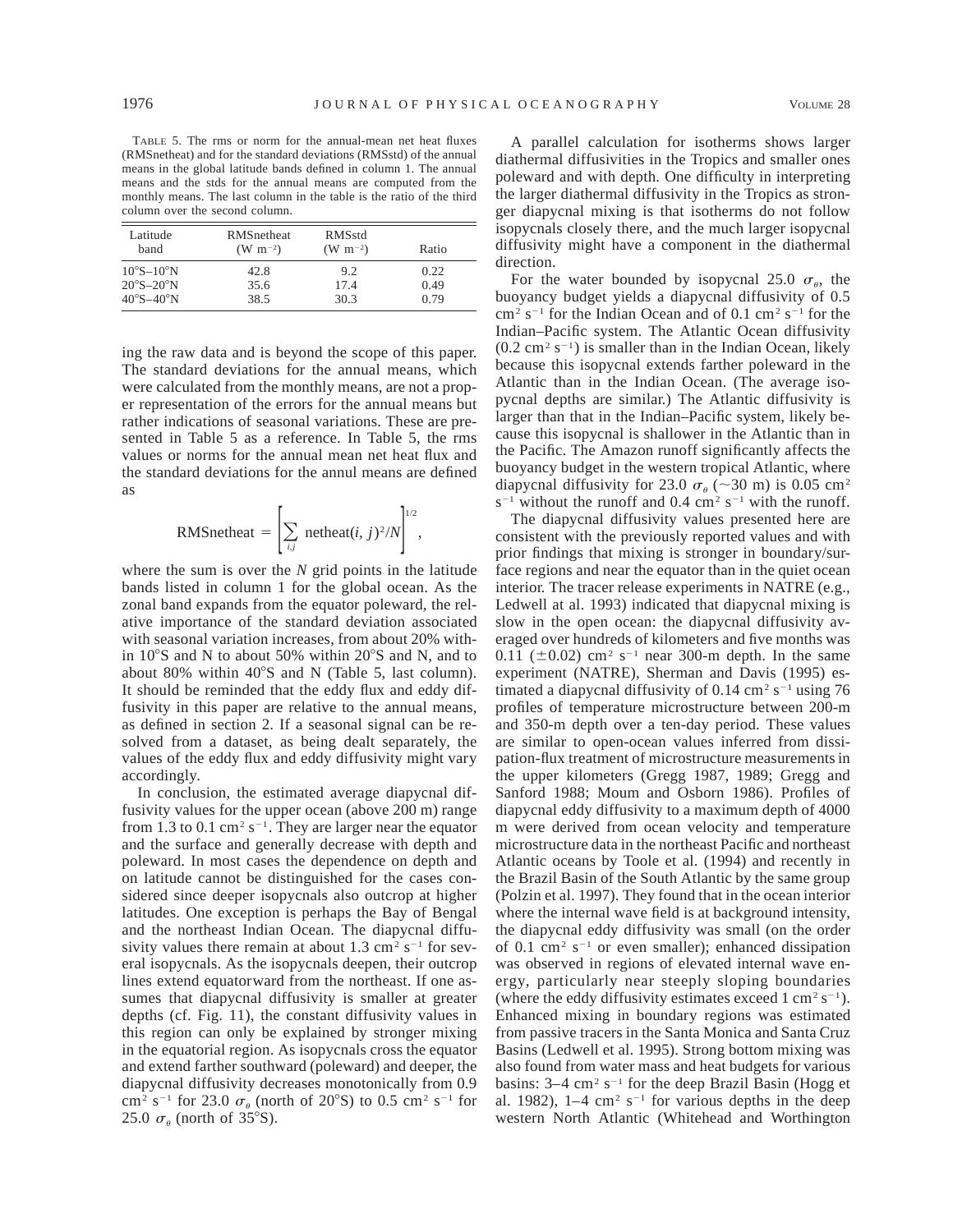1982), and 4 cm<sup>2</sup> s<sup>-1</sup> for the North Atlantic at  $2^{\circ}C$  (Luyten et al. 1993). Extraordinarily high rates of mixing were found in the deep Samoan passage and adjacent regions (Roemmich et al. 1996). Hebert et al. (1991) and Moum et al. (1992) found that turbulence was enhanced above the equatorial undercurrent in comparison to latitudes north and south of it. In a layered model of a steady geostrophic ocean, de Szoeke (1995) argued that it is necessary to have far larger diapycnal diffusivities than  $O(1 \text{ cm}^2 \text{ s}^{-1})$  to accomplish meridional buoyancy transports. These results suggest that basinaveraged mixing rates may be dominated by intensive processes occurring locally (e.g., near the ocean boundaries). The diffusivity values cited above covers a large spectrum, corresponding to the different regimes in physics and in space. We hope that the estimates presented in this paper fill some gaps in the mixing rate spectrum.

*Acknowledgments.* Encouraging discussions with R.- X. Huang are greatly appreciated. We thank M. Morris for providing the XBT data and A. da Silva for the air– sea flux data through the Web site atlas. We thank D. Cayan for discussions on the NASA MSU precipitation and T. Rossby for his careful reading of and comments on the manuscript. Critics and suggestions by J. Toole, N. Hogg, and an anonymous reviewer greatly improved the presentation of this work. This work was supported by the NOAA JIMO postdoctoral fellowship and by the Vetlesen Foundation.

#### REFERENCES

- Baumgartner, A., and E. Reichel, 1975: *The World Water Balance.* Elsevier, 179 pp.
- Chereskin, T. K., J. N. Moum, P. J. Stabeno, D. R. Caldwell, L. A. Regier, and D. Halpern, 1986: Fine-scale variability at 140 degrees W in the equatorial Pacific. *J. Geophys. Res.,* **91,** 12 887– 12 897.
- da Silva, A. M., C. C. Young, and S. Levitus, 1994: *Atlas of Surface Marine Data 1994.* Vol. 3: *Anomalies of Heat and Momentum Fluxes*; Vol. 4: *Anomalies of Fresh Water Fluxes* NOAA Atlas NESDIS 8, U.S. Department of Commerce, NOAA, NESDIS, 413 pp.
- de Szoeke, R. A., 1995: A model of wind- and buoyancy-driven ocean circulation. *J. Phys. Oceanogr.,* **25,** 918–941.
- Duda, T. F., and D. C. Jacobs, 1995: Comparison of shear measurements and mixing predictions with a direct observation of diapycnal mixing in the Atlantic thermocline. *J. Geophys. Res.,* **100,** 13 481–13 498.
- Eriksen, C. C., 1985: Implications of ocean bottom reflection for internal wave spectra and mixing. *J. Phys. Oceanogr.,* **15,** 1145– 1156.
- Fu, L.-L., 1986: Mass, heat and freshwater fluxes in the South Indian Ocean. *J. Phys. Oceanogr.,* **16,** 1683–1693.
- Gargett, A. E., 1990: Do we really know how to scale the turbulent kinetic energy dissipation rate due to breaking of oceanic internal waves? *J. Geophys. Res.,* **95,** 15 971–15 974.
- , and G. Holloway, 1992: Sensitivity of the GFDL ocean model to different diffusivities for heat and salt. *J. Phys. Oceanogr.,* **22,** 1158–1177.
- Garrett, C., K. Speer, and E. Tragou, 1995: The relationship between water mass formation and the surface buoyancy flux, with ap-

plication to Phillips' Red Sea model. *J. Phys. Oceanogr.,* **25,** 1696–1705.

- Gregg, M. C., 1987: Diapycnal mixing in the thermocline: A review. *J. Geophys. Res.,* **92,** 5249–5286.
- , 1989: Scaling the turbulent dissipation in the thermocline. *J. Geophys. Res.,* **94,** 9686–9698.
- , and T. B. Sanford, 1988: The dependence of turbulent dissipation on stratification in a diffusively stable thermocline. *J. Geophys. Res.,* **93,** 12 381–12 392.
- , and E. Kunze, 1991: Shear and strain in Santa Monica Basin. *J. Geophys. Res.,* **96,** 16 709–16 719.
- Hastenrath, S., and P. Lamb, 1980: On the heat budget of hydrosphere and atmosphere in the Indian Ocean. *J. Phys. Oceanogr.,* **10,** 694–708.
- Hebert, D., J. N. Moum, and D. R. Caldwell, 1991: Does ocean turbulence peak at the equator?: Revisited. *J. Phys. Oceanogr.,* **21,** 1690–1698.
- Hogg, N., 1987: A least-squares fit of the advective–diffusive equations to Levitus atlas. *J. Mar. Res.,* **45,** 347–375.
- , P. Biscaye, W. Gardner, and W. J. Schmitz Jr., 1982: On the transport and modification of Antarctic Bottom Water in the Vema Channel. *J. Mar. Res.,* **40,** 231–263.
- Hsiung, J., 1985: Estimates of global oceanic meridional heat transport. *J. Phys. Oceanogr.,* **15,** 1405–1413.
- Ledwell, J. R., and A. Bratkovich, 1995: A tracer study of mixing in the Santa Cruz Basin. *J. Geophys. Res.,* **100,** 20 681–20 704.
- , and B. M. Hickey, 1995: Evidence for enhanced boundary mixing in the Santa Monica Basin. *J. Geophys. Res.,* **100,** 20 665–20 679.
- , A. J. Watson, and C. S. Law, 1993: Evidence for slow mixing across the pycnocline from an open-ocean tracer-release experiment. *Nature,* **364,** 701–703.
- Lee, T., and J. Marotzke, 1997: Inferring meridional mass and heat transports of the Indian Ocean by fitting a general circulation model to climatological data. *J. Geophys. Res.,* **102,** 10 585– 10 602.
- Levitus, S., and T. Boyer, 1994: *World Ocean Atlas 1994.* Vol. 4: *Temperature.* NOAA, Atlas NESDIS 4. U.S. Department of Commerce, NOAA, NESDIS, Washington, D.C., 117 pp.
- , R. Burgett, and T. Boyer, 1994: *World Ocean Atlas 1994.* Vol. 3: *Salinity.* NOAA, Atlas NESDIS 3. U.S. Department of Commerce, NOAA, NESDIS, Washington, D.C., 99 pp.
- Lukas, R., T. Yamagata, and J. P. McCreary, 1996: Pacific low-latitude western boundary currents and the Indonesian through flow. *J. Geophys. Res.,* **101,** 12 209–12 216.
- Luyten, J., M. McCartney, H. Stommel, R. Dickson, and E. Gmitrowicz, 1993: On the sources of North Atlantic Deep Water. *J. Phys. Oceanogr.,* **23,** 1885–1892.
- Macdonald, A., 1995: Oceanic fluxes of mass, heat, and freshwater: a global estimate and perspective. Ph.D. dissertation, MIT/ WHOI, 326 pp.
- McDougall, T. J., 1987: Neutral surfaces. *J. Phys. Oceanogr.,* **17,** 1950–1964.
- McWilliams, J. C., G. Danabasoglu, and P. R. Gent, 1996: Tracer budgets in the warm water sphere. *Tellus,* **48A,** 179–192.
- Meyers, G., R. Bailey, and A. Worby, 1995: Geostrophic transport of Indonesian through-flow. *Deep-Sea Res.,* **42,** 1163–1174.
- Montgomery, R. B., 1938: Circulation in the upper layers of southern North Atlantic deduced with use of isentropic analysis. *Paps. Phys. Oceanogr. Meterol.,* **6** (2), 1–55.
- Morris, M. Y., 1996: Mean and low frequency fluctuations in the circulation of the western/central Pacific Ocean. Ph.D. dissertation, University of California, San Diego, 203 pp.
- Moum, J. N., and T. R. Osborn, 1986: Mixing in the main thermocline. *J. Phys. Oceanogr.,* **16,** 1250–1259.
- , D. Hebert, C. A. Paulson, and D. R. Caldwell, 1992: Turbulence and internal waves at the equator. Part I: Statistics from towed thermistors and a microstructure profiler. *J. Phys. Oceanogr.,* **22,** 1330–1345.
- Munk, W. H., 1966: Abyssal recipes. *Deep-Sea Res.,* **13,** 707–730.